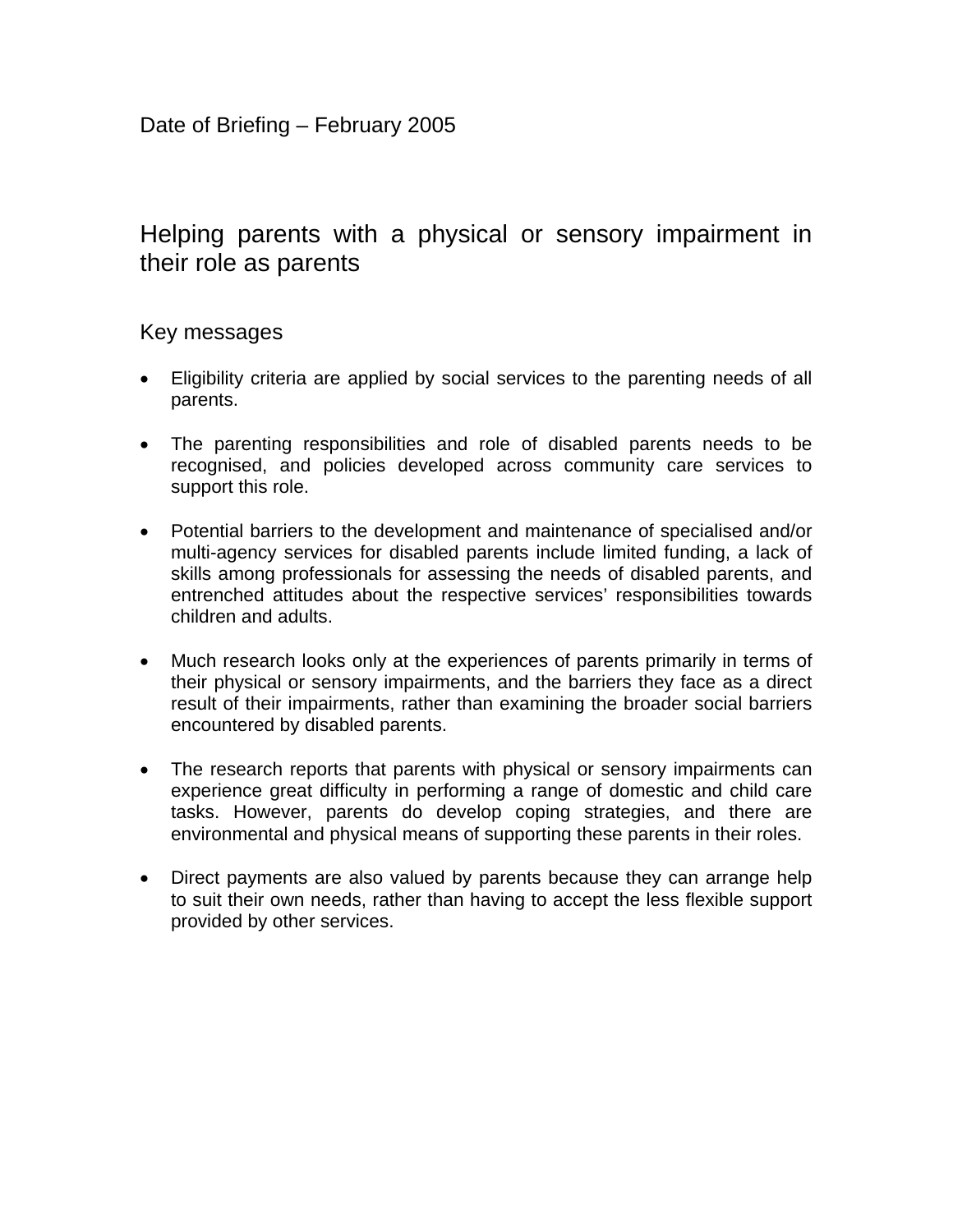### **Introduction**

This section introduces and defines the scope of the briefing and the topic.

A SCIE briefing provides up-to-date information on a particular topic. It is a concise document summarising the knowledge base in a particular area and is intended as a 'launch pad' or signpost to more in-depth investigation or enquiry. It is not a definitive statement of all evidence on a particular issue. The briefing is divided into the different types of knowledge relevant to health and social care research and practice, as defined by the Social Care Institute for Excellence (SCIE) **(**1**)** . It is intended to help health and social care practitioners and policymakers in their decision-making and practice.

The topic of this briefing is parents with physical or sensory impairments and ways of addressing any perceived barriers to their parenting. This briefing does not consider any supposed impact of a parent's disability on their children, but only describes some of the specialist requirements of parents with physical or sensory impairments. For reasons of space and consistency this briefing does not cover parents with learning disabilities, HIV/AIDS, mental health problems or some form of addiction, or pregnancy and childbirth among disabled women. Parents with physical or sensory impairments may also experience one or more of these other conditions, but these issues are not considered separately in this briefing, only where the combination is specifically addressed by the research. Also, the type of support most effective for parents who have learning disabilities or issues with substance misuse is in some ways quite distinct from what parents with physical or sensory impairments find helpful, and is therefore covered by other briefings in this series **(**2,3**)** . Nor does this briefing cover disabled parents with disabled children. The parents covered by this briefing are those with physical disabilities such as arthritis, asthma, cystic fibrosis, cerebral palsy, multiple sclerosis, end stage renal disease, neuromuscular diseases, spinal cord injury, and also those with various degrees of deafness and blindness. The parents covered by this briefing do not constitute a clearly homogenous group, but their parenting has particular common themes, such as a potential need for assistance with looking after children, domestic tasks and transportation **(**4**)** .

It is acknowledged that many parents with physical impairments do not need to look to social services or other professionals for assistance with their parenting **(**5- 7**)** , and that other factors such as family structure, poverty and social exclusion are important and affect any parent's ability to perform their role **(**6-8**)** . Parents with the same physical or sensory impairment can also have differences in terms of their needs, capabilities and limitations. How individual parents respond to the issues raised by their impairment and these socio-economic variables can differ from person to person also. It is also acknowledged that services in local authorities tend to be organised according to either medical or social categories, rather than the more holistic reality of family life, and that parents with physical or sensory impairments encounter many of the same social and organisational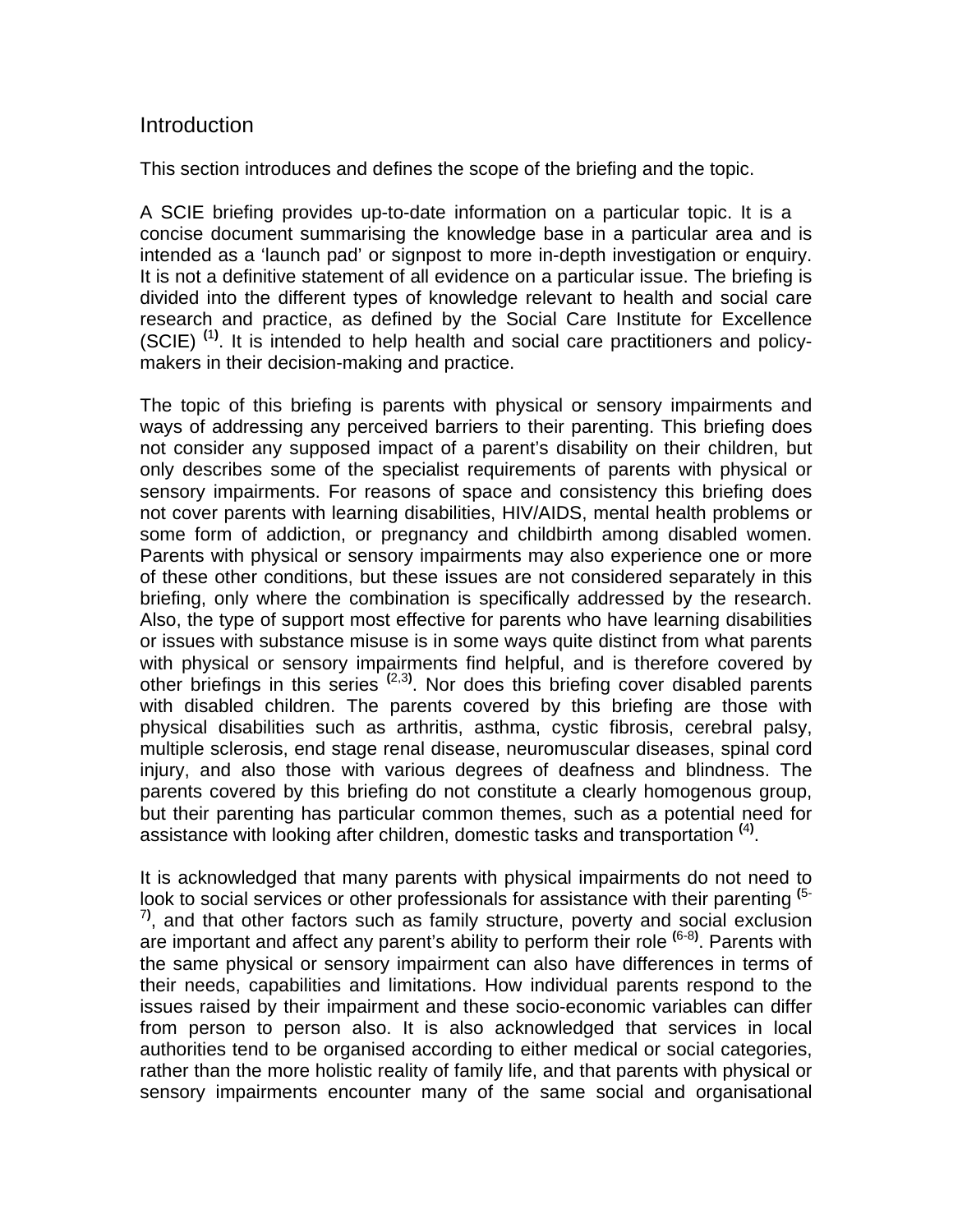barriers as parents with other forms of disability. The briefing focuses on what some parents find helpful when faced with disabling barriers.

The aim of this briefing therefore is only to examine the general findings of the research and policy literature into how to overcome the barriers experienced by parents with physical or sensory impairments in their parenting, if such help is required. This focuses on helping them as parents with regard to certain aspects of their disability, as well as alleviating any broader, relevant socio-economic elements. It must be stressed therefore that this briefing is "parent-centred", but may be read in conjunction with the briefing on young carers, which is "childcentred" **(**9**)** . In combination, the two briefings hopefully offer a balanced examination of the topic.

### Why this issue is important

This section summarises research findings relating to parents with disabilities, as well as the key characteristics of this group.

Factors demonstrated as having an adverse effect on parenting include low socio-economic status; unemployment; and social isolation or exclusion **(**7,10,11**)** . All of these factors make parenting difficult, and parents with physical or sensory impairments can be at greater risk of experiencing one or more of these disadvantages than other parents. There are 2.1 million disabled parents in the United Kingdom **(**10**)** . A parent's disability is also a social exclusion issue. In almost two thirds of households where no-one was working and one or both parents were disabled, then the family lived "in poverty" **(**12**)** . Disabled people of working age are also "around seven times more likely as non-disabled people to be out of work and claiming benefit" **(**13**)** . As a group, parents with physical disabilities or impairments also experience negative attitudes from other people towards their parenting, especially assumptions that they either cannot be a parent or are not able to look after their children properly **(**14-16**)** . They can therefore feel that they have to work harder than other parents in order to be accepted as competent **(**14**)** . It has also been demonstrated that if a mother or father cannot fulfil their role as a parent, according both to their own and others socially defined expectations, then this may affect their self-esteem and selfimage, and generate feelings of anxiety, frustration and guilt **(**5,14,17-19**)** .

Disability benefits do not take account of the potentially higher costs of parenting incurred by parents with physical or sensory impairments compared to other disabled people or non-disabled parents. For example, adaptations and equipment for parents and the safety of their children; the increased reliance on convenience foods; heating and laundry costs; limited access to many of the least expensive social activities; the need to pay for help from support workers, including child care and domestic tasks such as cleaning; and increased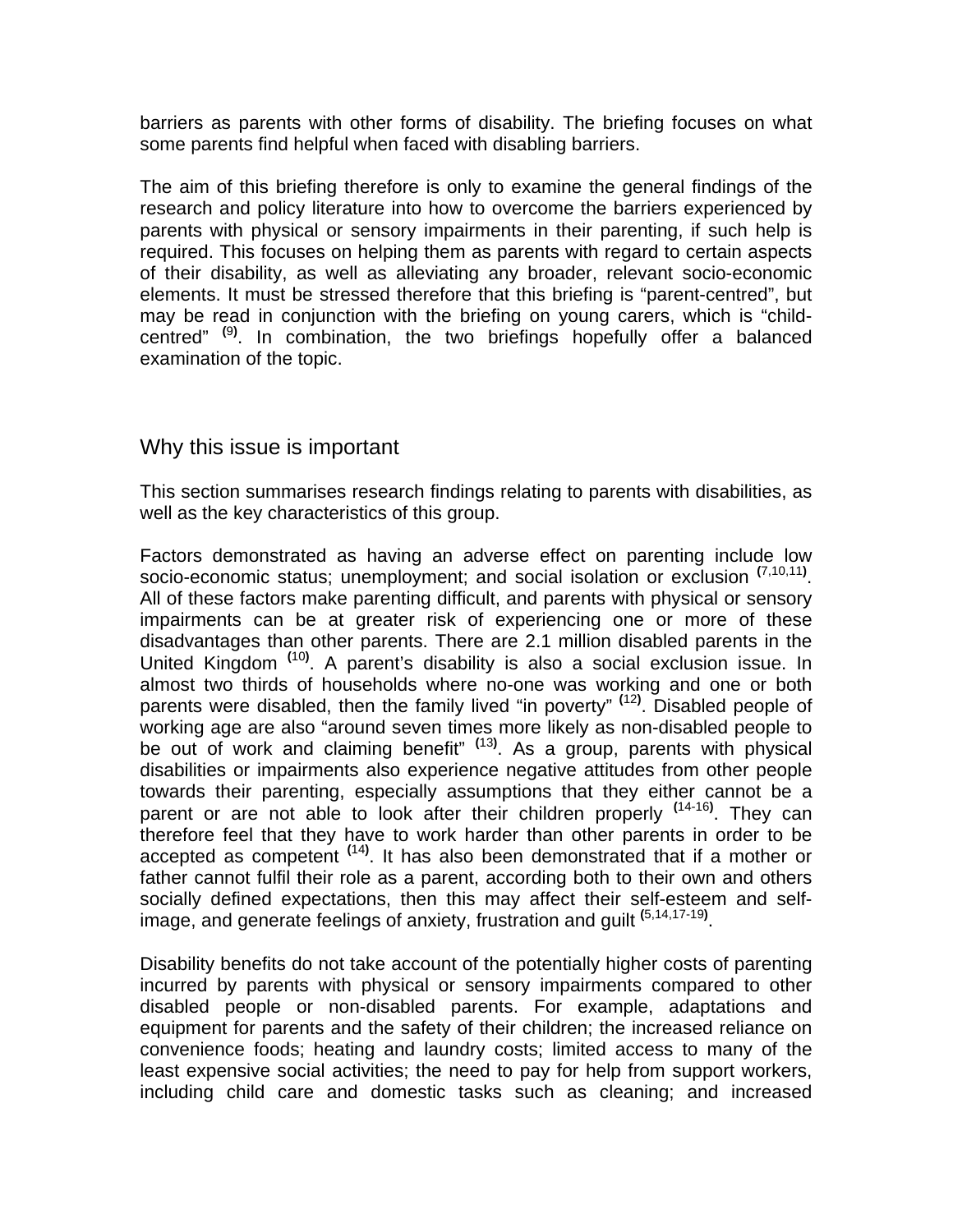transport costs and inconvenience **(**16,20**)** . Current benefits are inadequate for meeting these additional expenses **(**20**)** . Disabled parents can therefore experience the double problem of lower incomes and higher living costs, which in turn leads to social exclusion **(**13**)** . Finally, an Inspection of the provisions of social services for disabled parents found that the focus appeared to be "either on the children in the family or on the impact of the adults' disability on their personal needs . . . and seldom focused on the whole family and how to support and help the parents in the discharge of their parental duties in their social setting" **(**24**)** .

What do the different sources of knowledge show?

# Organisational Knowledge

This section lists and briefly summarises documents that describe the standards that govern the conduct of statutory services, organisations and individuals in relation to the provision of support to disabled parents.

Prime Minister's Strategy Unit (2005). Improving the Life Chances of Disabled People

http://www.strategy.gov.uk/work\_areas/disability/index.asp

This report sets out a programme to support "disabled people to help themselves" by participation and inclusion.

Department of Health (2003). Fair Access to Care Services. Practice Guidance http://www.dh.gov.uk/assetRoot/04/01/97/34/04019734.pdf

This guidance provides councils with a framework for setting their eligibility criteria for adult social care. It emphasises that reviews of individual service users' circumstances should be carried out by appropriate council professionals on a regular and routine basis. This guidance document recommends that local authorities acknowledge and support the possible needs of disabled parents in their "parenting roles and responsibilities". This includes "if adult parents have care needs that affect their parenting abilities and possibly impact on the wellbeing of their children, then councils should consider their duties under the Children Act 1989 and the . . . Framework for the Assessment of Children in Need and their Families", and, "Even though children may be well-cared for in a domestic situation, an adult parent's well-being could be undermined, and problems exacerbated, if s/he is not able to fulfil the parenting role s/he aspires to".

Every Child Matters (2003)

http://www.rcu.gov.uk/articles/news/everychildmatters.pdf

The Every Child Matters: Change for Children programme is a new approach to the welfare of all children and young people. It is focused around the five Every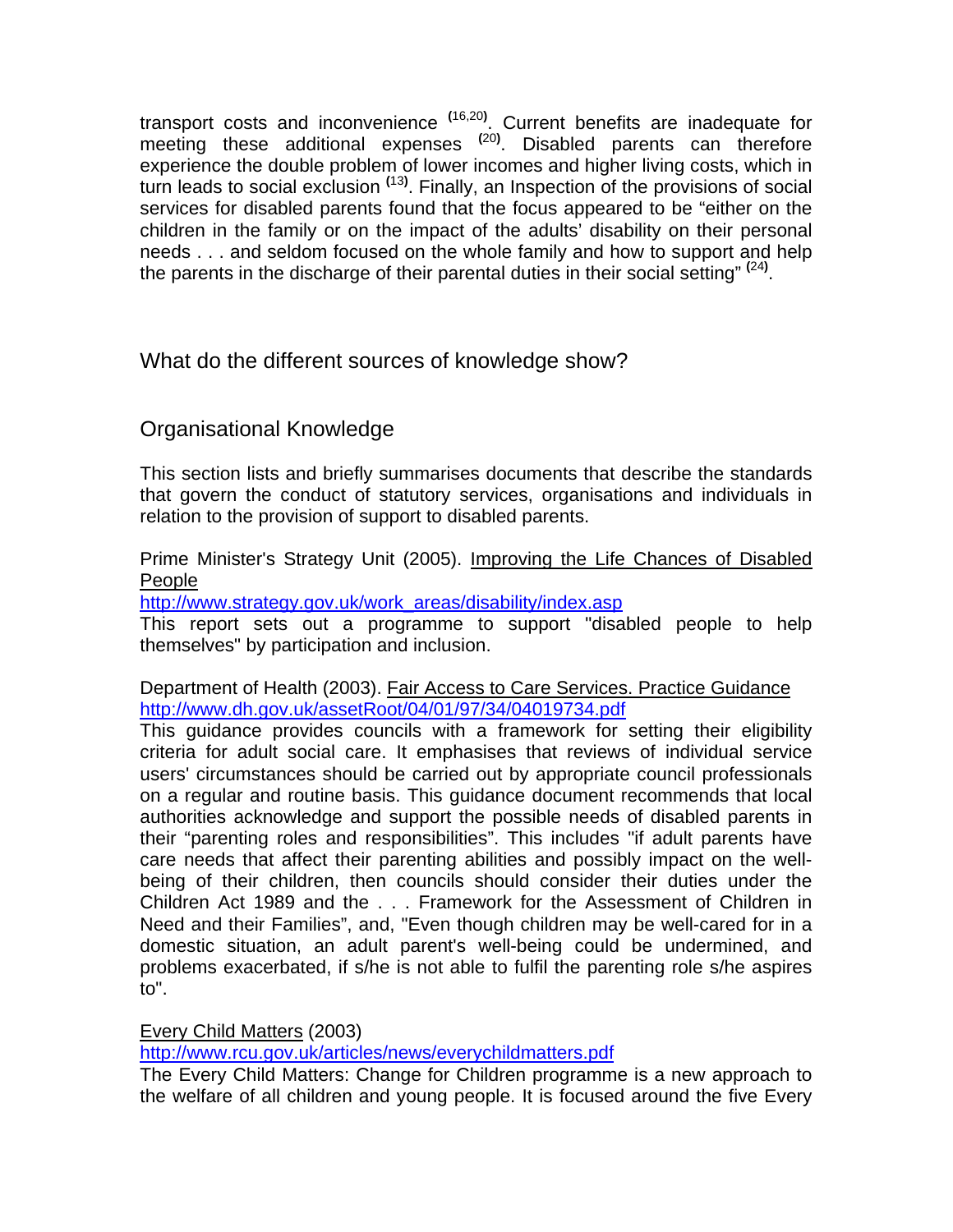Child Matters outcomes, which aim for all children and young people to be healthy, stay safe, enjoy and achieve, make a positive contribution and achieve economic well-being. However, it is also intended to deliver better information and support to parents and carers who need help, from maternity right through the teenage years.

Health and Social Care Act 2001

http://www.legislation.hmso.gov.uk/acts/acts2001/20010015.htm

This Act enables parents to access direct payments via the Children's Act 1989 to prevent their child becoming or being categorised as "in need" **(**22**)** .

Department of Health (2001). National Service Framework for Children, Young People and Maternity Services

http://www.dh.gov.uk/PolicyAndGuidance/HealthAndSocialCareTopics/ChildrenS ervices/ChildrenServicesInformation/fs/en

The Children's National Service Framework (NSF), published on 15 September 2004, sets standards for children's health and social services, and the interface of those services with education.

Department of Health (2000). Framework for the Assessment of Children in Need and their Families. Guidance.

http://www.dh.gov.uk/PublicationsAndStatistics/Publications/PublicationsPolicyAn dGuidance/PublicationsPolicyAndGuidanceArticle/fs/en?CONTENT\_ID=4003256 &chk=Fss1ka

This document describes a framework for assessing children's and families needs to identify "whether the child being assessed is in need . . . and which services would best meet the needs of this child and their family". The needs of disabled family members must also be considered.

Human Rights Act 1998

http://www.hmso.gov.uk/acts/acts1998/19980042.htm

This Act requires that there should be no discrimination in access to services on grounds on disability, the right to marry or have a family, and that cultural and linguistic differences should be taken into account in the provision and delivery of services.

Community Care (Direct Payments) Act 1996

http://www.hmso.gov.uk/acts/acts1996/1996030.htm

This Act enables local authorities to provide payments in lieu of services directly to those who have been assessed as being in need. This may include services to support parenting.

Disability Discrimination Act 1995 http://www.disability.gov.uk/dda/

Part 3 of this Act covers the provision of goods, facilities and services. This Act sets down that it is unlawful for a service provider to discriminate against a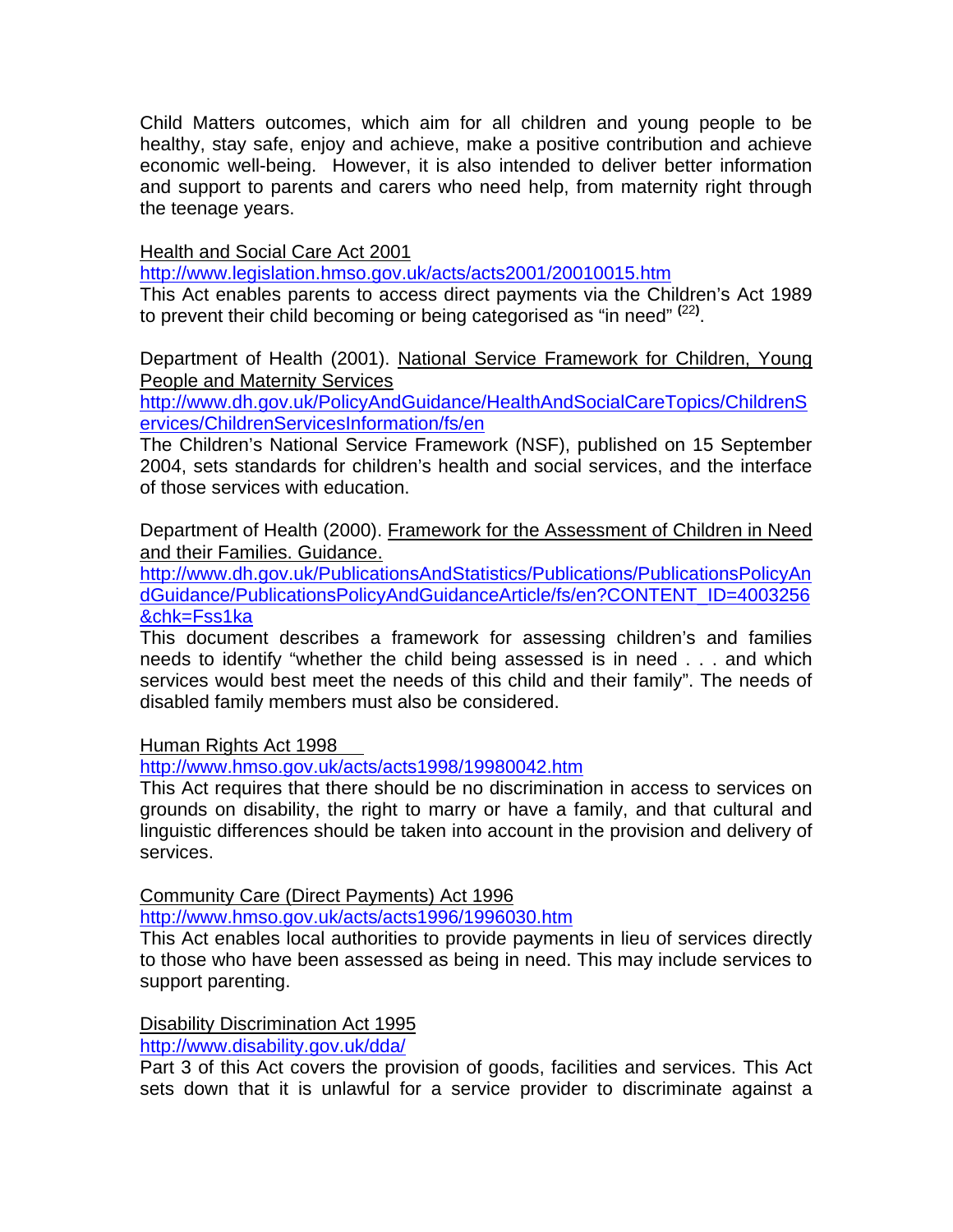disabled person. Local authorities, as well as the voluntary and independent sector, must ensure that any services offered to parents are equally available to parents with disabilities or impairments. The Disability Discrimination Act 2005 (http://www.legislation.hmso.gov.uk/acts/acts2005/20050013.htm) also demands that these services and organisations "promote equality of opportunity" for disabled parents.

#### National Health Service (NHS) and Community Care Act 1990

http://www.legislation.hmso.gov.uk/acts/acts1990/Ukpga\_19900019\_en\_1.htm This Act aims to enable people with physical or other needs to live in their own homes. The emphasis is on independence. This includes disabled parents. Local authorities are required by this Act to carry out assessments of anyone who appears in need of community care services. If the person being assessed is disabled then according to related legislation cited in the Act, the practical needs of that person, in terms of their "greater safety, comfort or convenience" must be assessed.

#### Children Act 1989

http://www.legislation.hmso.gov.uk/acts/acts1989/Ukpga\_19890041\_en\_1.htm This Act does not assume that children are "in need" simply because a parent has an impairment. It does assume however that children are best cared-for within their own family, and so parents should receive any support they need to perform their parenting role, and therefore protect the welfare of the child.

# Policy Community Knowledge

This section summarises documents describing proposed structural models or guidance for the delivery of policy and improved practice. These documents are published by public policy research bodies, lobby groups, think tanks and related organisations.

Goodinge S. (2000) A Jigsaw of Services: Inspection of services to support disabled adults in their parenting role. London, Department of Health http://www.dh.gov.uk/PublicationsAndStatistics/Publications/PublicationsInspecti onReports/PublicationsInspectionReportsArticle/fs/en?CONTENT\_ID=4005103& chk=hgrdpJ

This is a report based on inspections of arrangements for providing support to disabled adults in eight local council areas. The experience and views of service users acted as a significant focus for the inspection. The key messages section includes examples of good practice, as well as practice recommendations. The Inspection recommended that social services better recognise the parenting responsibilities and role of disabled adults, and that policies need to be developed across community care and children's services to support this role.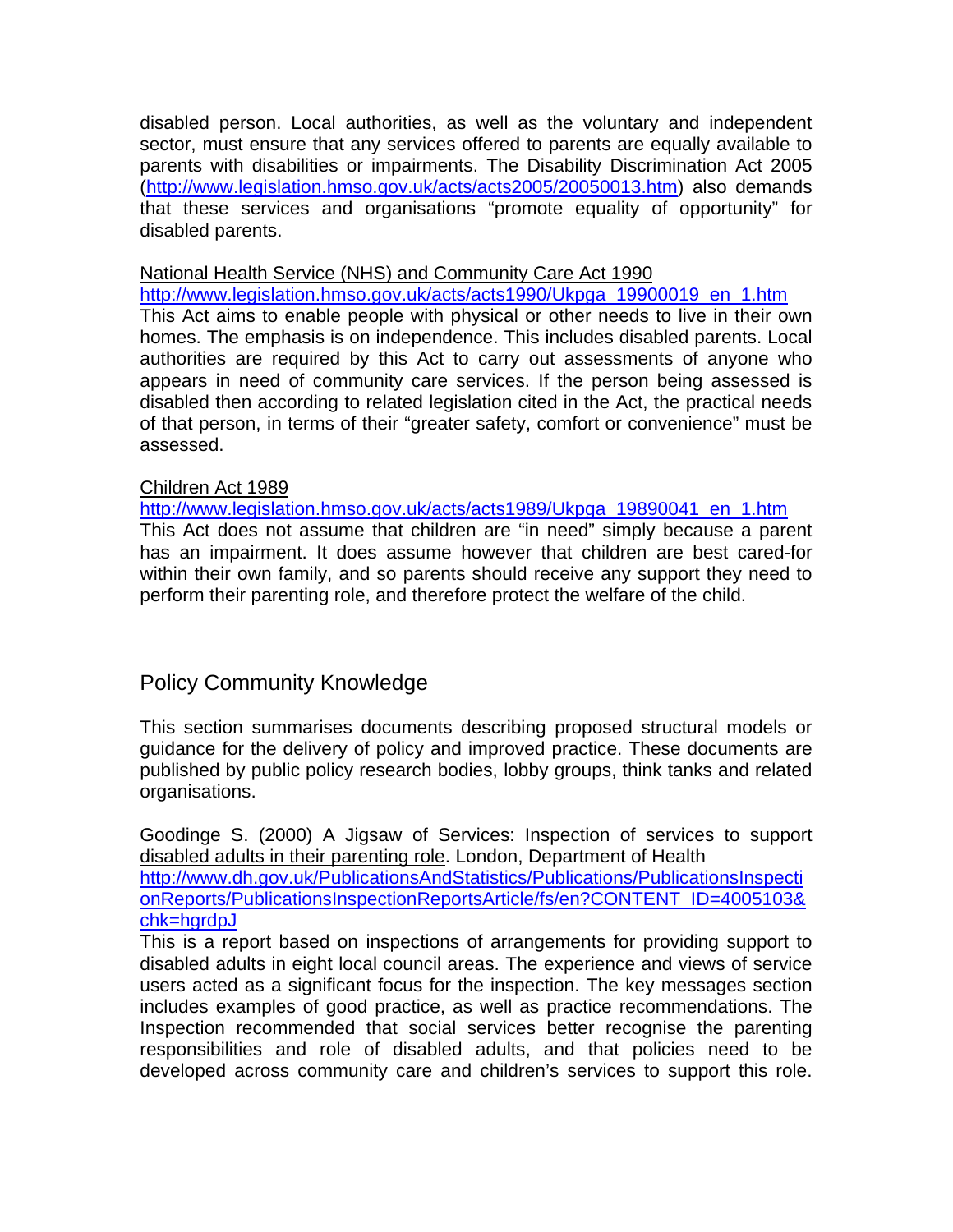However, research has also found that the recommendations of this document are not consistently being put into practice **(**23**)** .

Recommended standards for the provision of services to disabled parents to support their parenting role as examined by the Inspection http://www.dh.gov.uk/assetRoot/04/03/56/20/04035620.pdf

### Olsen R., Tyers H. (2004). Think Parent: Supporting Disabled Adults as Parents http://www.nfpi.org/data/publications/

This is a new guide for social care professionals. It aims to ensure that support for disabled parents is encouraged and developed across the social services network. The authors examine policy and legislation; assessments of parents; messages from existing research; disabled parents' views on support; and examples of best practice from four key local authorities.

One review of the literature advances twenty-eight questions for local authorities which they "may find useful as a basis for enquiring into existing practices" <sup>(22)</sup>. These include issues of co-operation between existing services, parenting as a specific need, parents' access to relevant information and disabled parents' input into the development of services. Greater co-operation between adults' and children's services is a key recommendation of much of the research and policy literature **(**20,22,24-26**)** , as is a specific assessment of parenting needs **(**20,26**)** and the involvement of disabled parents in the development of policy **(**20,22,23**)** . It has also been pointed out that the need for improved co-ordination of statutory services in order to support families is made more difficult by the current trend to separate adult and children's services **(**7**)** .

# Practitioner Knowledge

This section describes studies carried out by health and social care practitioners, documents relating their experiences regarding the topic, and resources produced by local practitioner bodies to support their work.

Goodinge S. (2000). A Jigsaw of Services. Inspection of services to support disabled adults perform their parenting role: Key messages for practitioners and first-line managers. London, Department of Health.

http://www.dh.gov.uk/PublicationsAndStatistics/Publications/PublicationsInspecti onReports/PublicationsInspectionReportsArticle/fs/en?CONTENT\_ID=4007913& chk=pEzbyV

The key messages include examples of good practice and practice recommendations.

Olsen R., Tyers H. (2004). Think Parent: Supporting Disabled Adults as Parents http://www.nfpi.org/data/publications/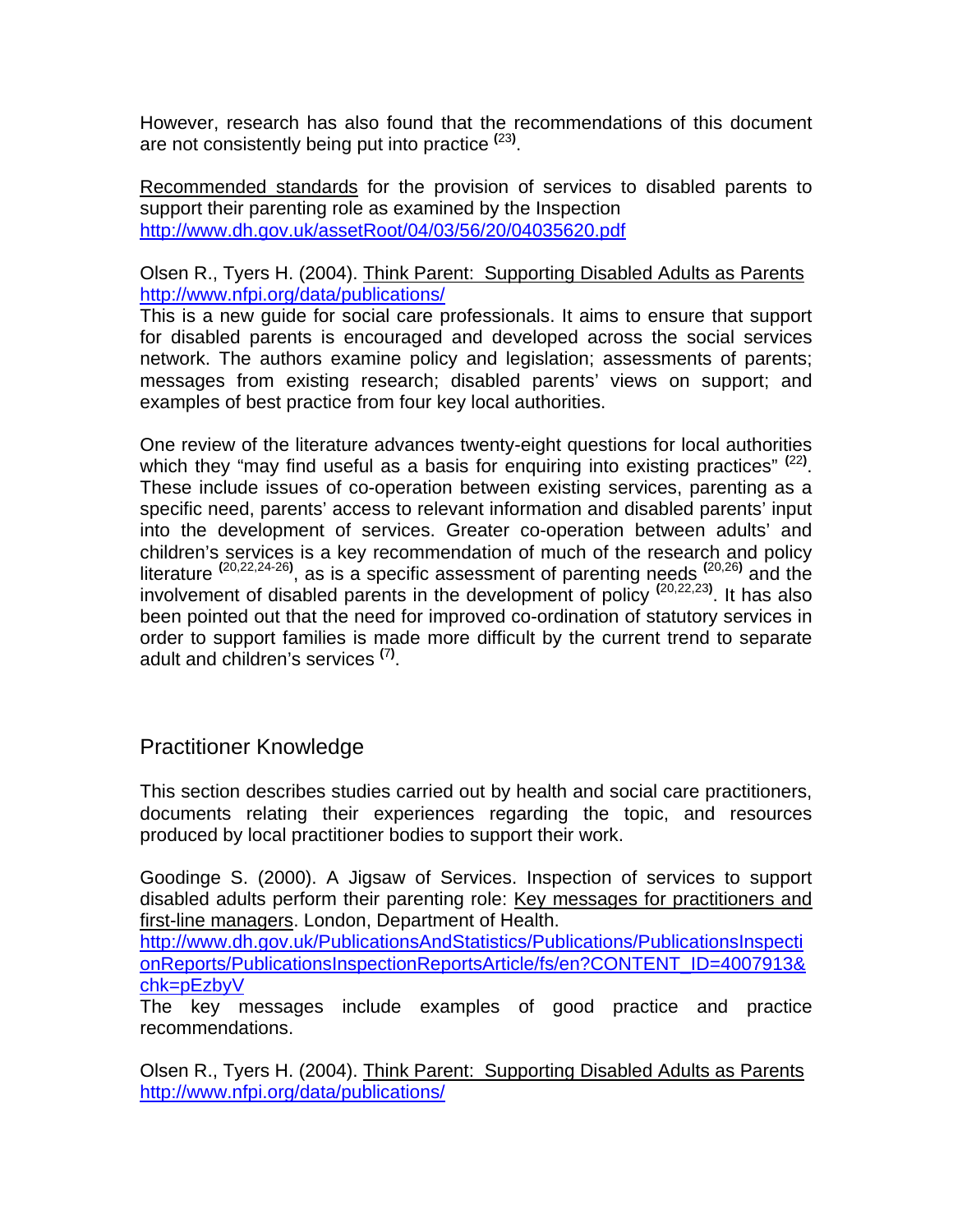This guide contains examples of best practice from four key local authorities.

A set of practice recommendations have also been made for breastfeeding by mothers with arthritis, based on research conducted with mothers and health professionals **(**27**)** . These include the mother's posture and positioning, the need to take into account any medication that is being taken for arthritis, and also the recommendation that health visitors, GPs, physiotherapists and occupational therapists work closely together to support the mother.

### Research Knowledge

This section summarises the best available research literature. The focus is on studies undertaken in the United Kingdom, so that the findings are as relevant as possible to the intended audience of the briefing.

### **The limitations of the research**

There is research on parenting by parents with sensory impairments **(**15,28-30**)** , chronic illnesses such as arthritis **(**5,17,31-33**)** , asthma **(**34**)** and kidney disease **(**19**)** , and a range of other conditions producing physical or sensory impairments  $(8,10,14,18,20,23,35-37)$ . However, the literature otherwise tends to cover physical or sensory impairment only in association with learning disability, or more generally in literature on young carers **(**20,23,25,38,39**)** . Some studies are concerned solely with the experiences of mothers **(**5,14,15,17,18,34,35,37**)** . Much of the remainder of the research focuses on both parents, but tends to equate parenting with mothering, or chooses methods which result in mothers taking more of a part in the research than fathers. Also, many of the research studies cited in this briefing are from the US and Canada **(**4,5,8,15,19,30,34-37,40**)** ; only about half of the papers identified for this briefing actually report on research from the UK **(**15,17,28,29,31,32**)** . The vast majority of the research focuses only on practical help to relieve the physical difficulties posed by a parent's disability; there is very little literature on how to alleviate the broader social difficulties that may be experienced by parents with physical or sensory impairments, such as poverty, housing, employment, and social networks. This aspect is addressed more in the Organisational, Policy Community and Practitioner Knowledge sections above.

All of the studies reported here offer original insights into the topic. The type of weaknesses which affect the research include a lack of detail on method, data collection and analysis **(**14,31-33,38**)** , and insufficient reported data to support the findings **(**14,15,32,33**)** , and issues concerning recruitment **(**14,15,18,32,33**)** . These limitations need to be taken into account when considering the research findings set out below. It is also important to stress that the research described here looks at the experiences of parents primarily in terms of the specialist requirements generated by their physical or sensory impairments, and the barriers they face as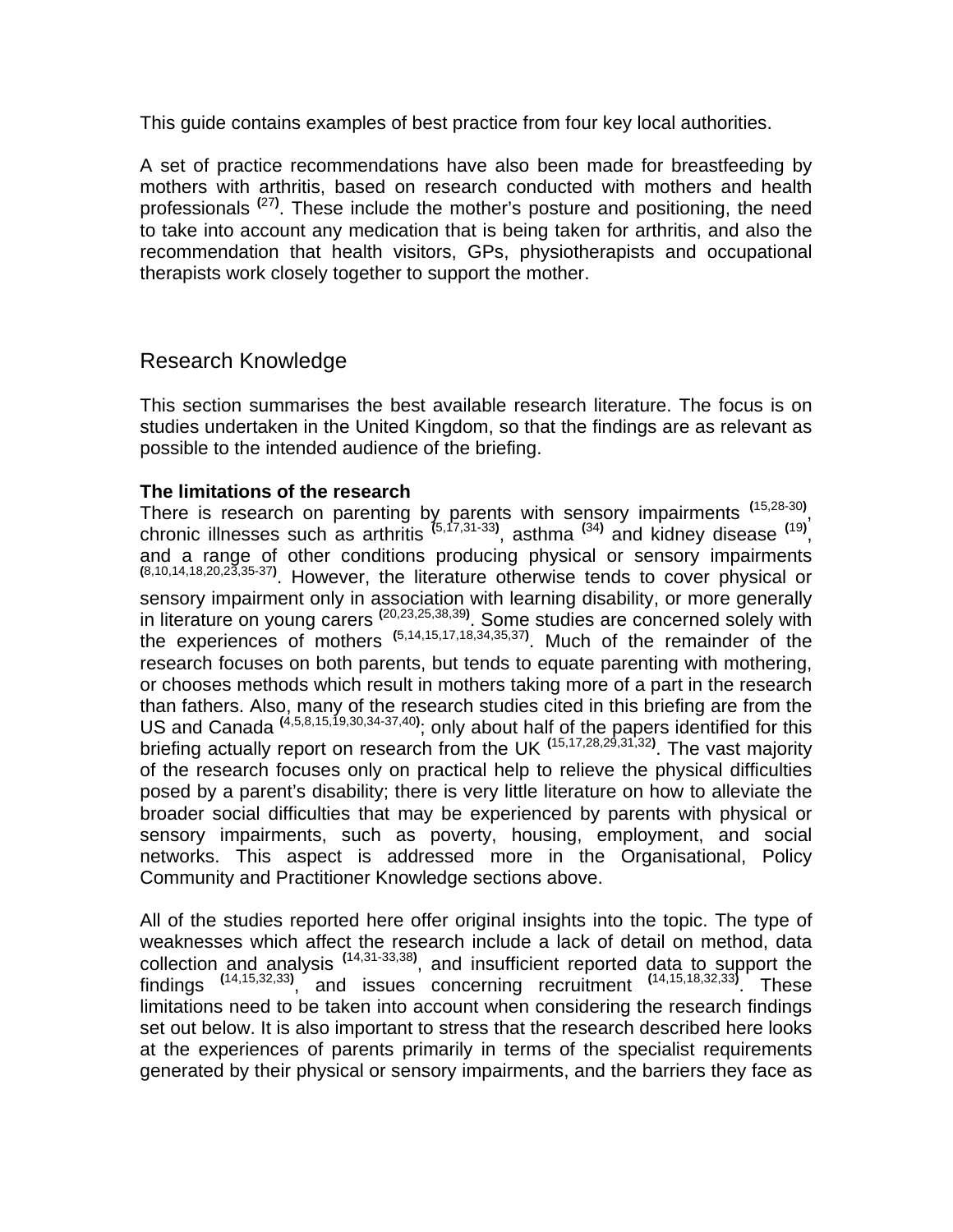a direct result of their impairments, rather than examining the broader social barriers encountered by disabled parents.

#### **Which interventions may support parents with disabilities perform their parenting role?**

The research has shown that several domestic and child care tasks may present a barrier for parents with physical or sensory impairments **(**5,8,14,15,17,19,28,30-35**)** . Parents with physical or sensory impairments may also experience financial difficulties because they may be unable to work, and may therefore also have little disposable income to spend on activities with their children **(**19**)** . The principal challenges experienced by parents with physical or sensory impairments are those created by inaccessible environments and forms of communication.

Physiotherapists and occupational therapists have identified several solutions to enable parents with arthritis to fulfil their parenting role more in accordance with their own expectations. These include techniques to avoid pressure on joints, alternative methods of lifting and handling children, and advice on changes in and to the home, such as adapting furniture **(**33**)** . The provision of appropriate, adapted equipment to help parents in their parenting, especially of young children, is a constant theme of the research **(**17,35,36,40**)** . The research has also found, however, that there is a lack of appropriate products to support certain aspects of parenting, for example, pushing a pram or buggy, or carrying a baby when the mother is in a wheelchair **(**35**)** .

The research has consistently found that modifying the home, to make it more accessible to the parent, makes parenting easier, especially in the performance of domestic household tasks, which mothers consider to be an important part of being a parent **(**17,35,37**)** . However, parents may be prevented from implementing such modifications by financial or practical restrictions **(**35**)** . In such cases, a possible solution is to provide mothers with some form of home help **(**17,35**)** . The research has also emphasised that parents need to be encouraged to seek support from statutory and voluntary services **(**28,31,33**)** . Medical solutions, such as the provision of effective drug information and management, are important for parents with debilitating physical conditions, such as arthritis and asthma: parents who receive appropriate treatment are more able to perform their parental role than those whose condition is managed less well **(**5,33,34**)** .

This research has important limitations, however. The studies tend to consider only small samples; they do not compare their findings with control groups; and they focus only on the problems or difficulties experienced by disabled parents as a direct result of their physical or sensory impairments, rather than evaluating any proposed or perceived solutions. For example, although transport is a key issue for this group of parents, no clear, tested solutions have been examined by research. This is the same for many of the supportive measures recommended by the research. The literature examines the challenges and issues faced by parents with physical or sensory impairments, and makes recommendations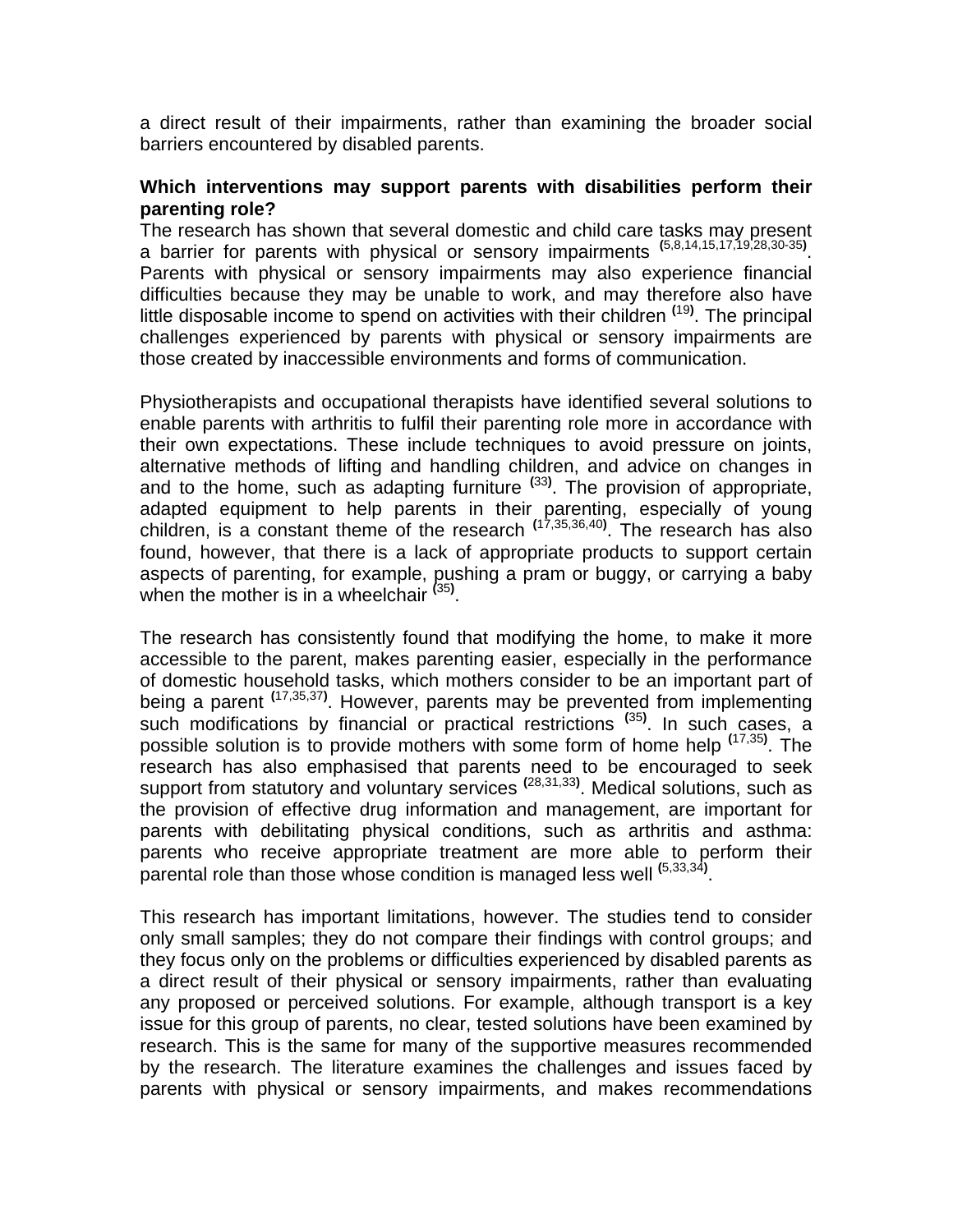about how to address them, such as adapted equipment or modifications to the home, but there is little research on effectiveness of the proposed solutions **(**36,40**)** . Few studies report findings about parents who do not experience any problems in their parenting **(**5**)** .

### **What are the barriers to providing effective parenting support services to parents with physical disabilities?**

One of the principal barriers to the provision of support to parents with physical or sensory impairments is the blurring of responsibilities between adults' and children's services **(**20,23,25**)** . Children's services tend to focus exclusively on assessing children's needs and welfare, including child protection issues; adult services tend to focus only on the provision of personal services to disabled adults. The needs of disabled parents therefore often fall between these two services, but "professional agendas can be divergent and sometimes contradictory, and knowledge about the work of other professionals is often limited" **(**41**)** .

Generally, a "whole-family" approach is advocated, which seeks to address the needs of the parent and child together rather than separately **(**7,25,38,42-46**)** . The potential barriers to the development and maintenance of specialised and/or multi-agency services for disabled parents have been identified as limited funding, lack of skills among professionals for assessing the parenting needs of disabled people, and entrenched attitudes about the respective services' responsibilities towards children and adults **(**41**)** . Multi-agency working needs to be very carefully structured and co-ordinated in order to promote consistency and continuity of information and services between the many professionals involved **(**47**)** . Services should be developed in conjunction with parents and their advocates **(**20,23**)** .

# User & Carer Knowledge

This section summarises the issues raised by service users and carers in relation to this topic, both as described by the literature and as defined through local consultation.

Parents with physical disabilities or impairments experience several barriers to their parenting. They have reported how inaccessible environments can place substantial limitations on them as parents, sometimes preventing them from accompanying their children **(**15,28,35,37**)** . Parents with musculoskeletal conditions, such as arthritis, report that the fatigue, pain and the physical limitations imposed by their condition can also adversely affect their ability to meet their own expectations of parenting **(**5,17,31-33**)** . Some mothers with arthritis say they have special difficulty in performing a range of child care tasks for young children, while fathers experience their greatest frustration in being unable to engage in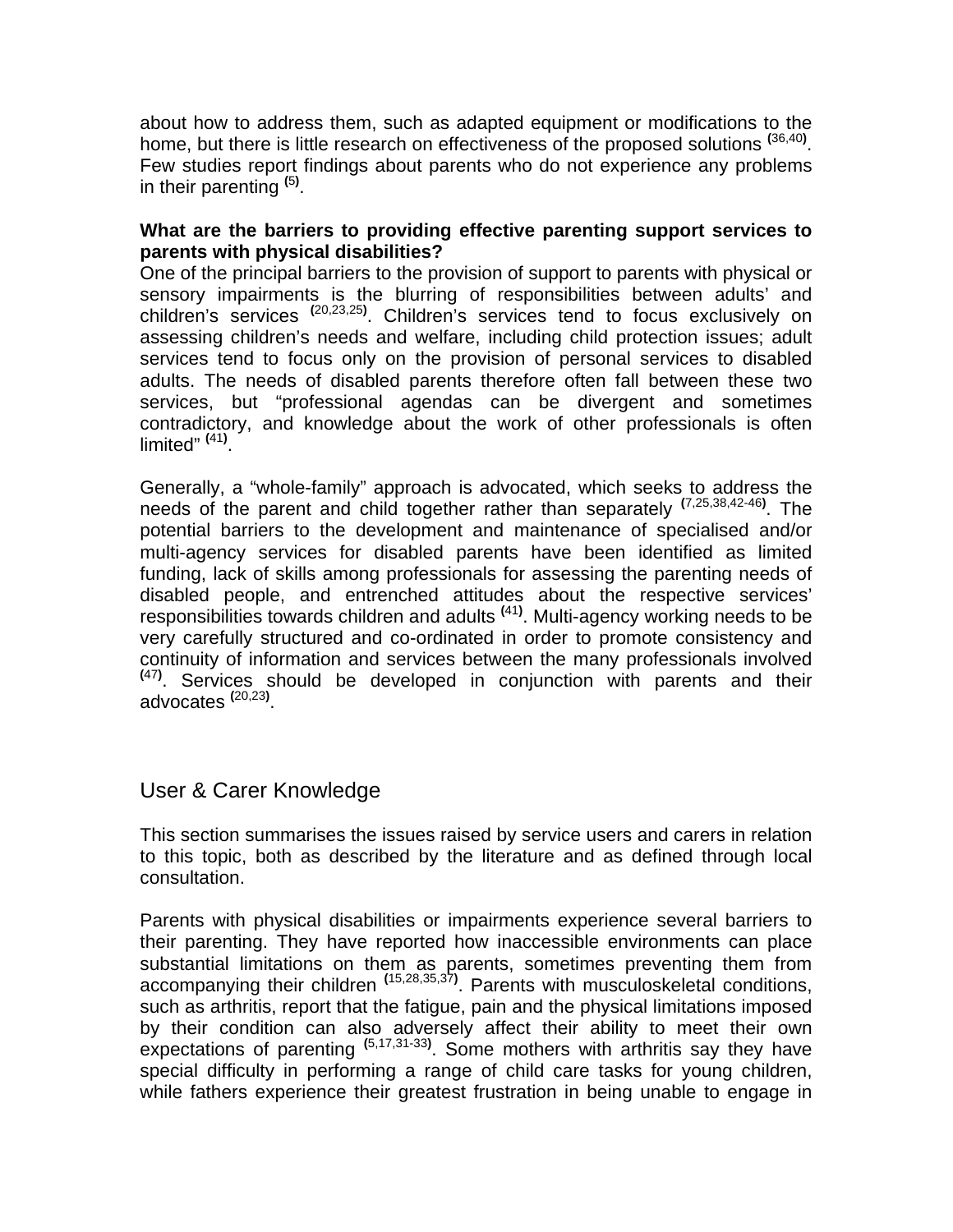physical activities with their children, especially when the children become older **(**31**)** . Other mothers with rheumatoid arthritis have also said that the more severe their symptoms, then the more distressed they become about their ability to perform their parenting role **(**5**)** . Parents with physical disabilities also stress their reliance on help with transport, or the need for specialised transport **(**17,35,40**)** . The research has also demonstrated that appropriate equipment and techniques to aid lifting and carrying are valued by parents and improve parents' physical interaction with their children, making it less stressful and less painful, as well as generating greater feelings of independence and making them more confident about their children's safety **(**17,36,40,48**)** .

Deaf parents have said that they want practical, technical support to help them in their parenting **(**28**)** . This includes appropriate equipment to alert them to when their babies are crying, and more access to interpreters, such as practitioners of British Sign Language (BSL), to help them participate in their children's school events and engage effectively with teachers on parents' evenings **(**28**)** . Mothers with arthritis, multiple sclerosis and visual impairment have also highlighted the value of aids and adaptations (including adaptations to equipment such as cots and buggies), and practical help, from partners, relatives or home helps, with basic care tasks for very young children, such as lifting, bending or bathing **(**17,31**)** . However, it can be difficult to judge the appropriate amount of help or equipment wanted by a disabled parent faced with access, communication or mobility issues: some value all the help they receive from partners and family, others may seek less help, and can find the involvement of others unnecessary and intrusive, preventing them from fulfilling their role as a parent in the way they want **(**17,18**)** . Parents have described defining clear boundaries in role and responsibilities, with partners, other family members and support services, to be an effective means of helping them to perform their parenting role to their own satisfaction  $(17,18)$ . Also, parents think that if their children have a good awareness of their condition and its limitations, then this helps them because it reduces both their own and their child's anxiety and frustration **(**31,34**)** .

Mothers with physical or sensory impairments also say that planning and preparation is a successful coping strategy **(**14,15,35**)** . Mothers who engaged in extensive preparation regarding their children's safety, especially in the home, and their journeys outside of the home, felt less anxious about their children and more satisfied with their own role as a parent **(**15**)** . Some mothers have also found that support groups composed of other parents with the same impairments can be very helpful: the relationships provided by this type of group were considered to be extremely valuable by its members **(**15,17,19,40,49**)** .

A task force report on supporting disabled parents found that parents did not want their children labelled as "in need", but thought that their needs as a parent should be recognised and addressed by community care services **(**20**)** . Parents also value direct payments because this allows them to arrange help to suit their own needs, rather than having to accept support from service providers that they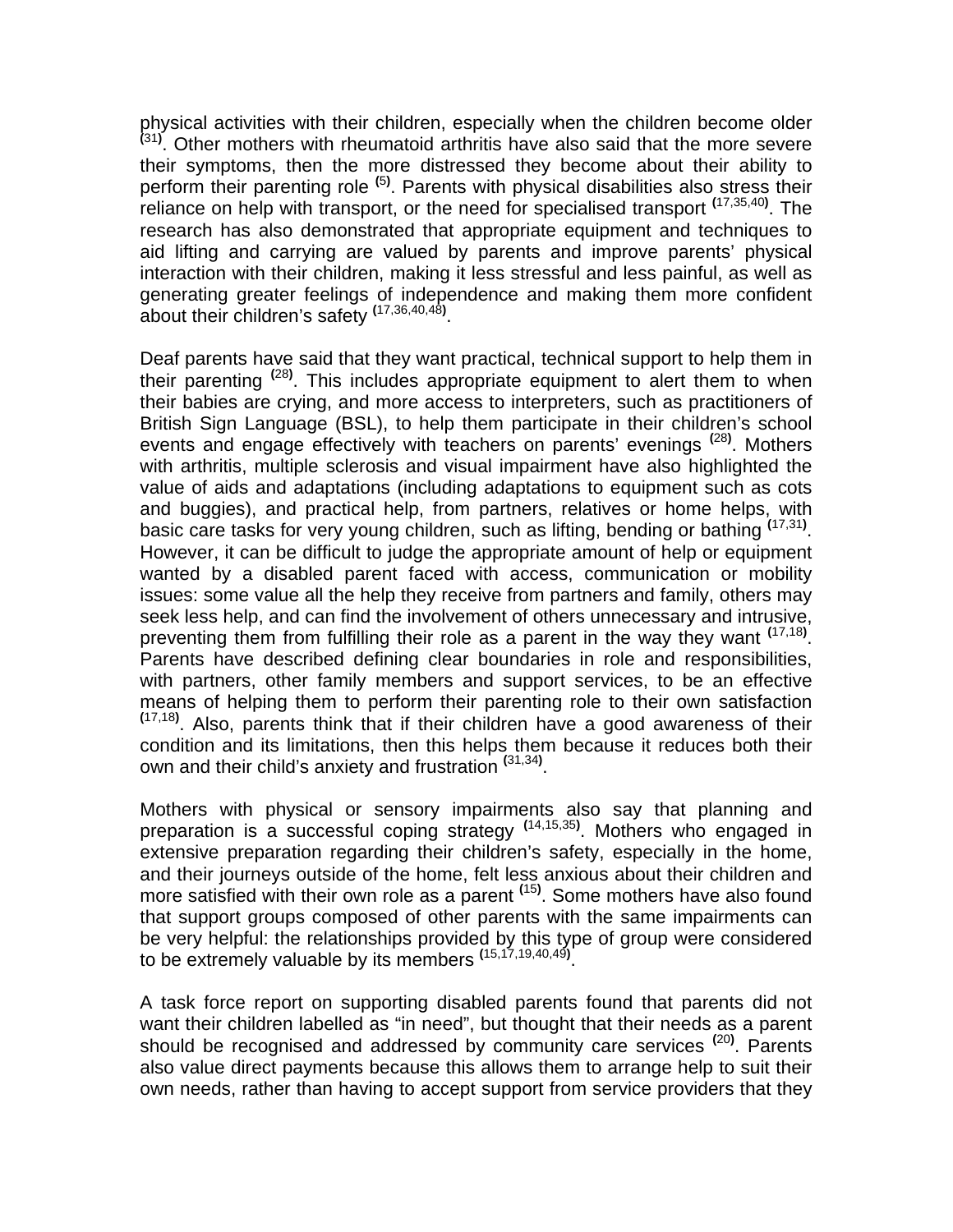consider to be rigid and inflexible **(**20**)** . However, disabled parents also report that that they need more practical and financial help and support from services for the higher costs of parenting with a disability, especially with domestic issues such as heating, laundry, cleaning, child care, transport, going out with children, holidays, and adaptations to or equipment for the home **(**16**)** . They also report great difficulty in accessing appropriate information, services and support **(**16**)** . Parents with arthritis, and therapists working within the field, report that the referral system for statutory help can be slow and awareness of relevant sources of information can be limited **(**32,33**)** . Parents and therapists have therefore requested that information about services and entitlements be made easily accessible, and eligibility made clear, and that it should also be made available in appropriate formats and locations **(**16,21,23,28,33**)** . Some parents have said they would like more and better help from services but can be reluctant to seek it because they fear that their parenting may be seen or judged in a negative way or because they are not aware of their entitlements **(**28**)** .

# Useful Links

This section lists sources of information relevant to professionals who work within this field, and may also be of value to service users.

#### Children and Families. Department for Education and Skills http://www.dfes.gov.uk/childrenandfamilies/

This website provides links to a range of government and non-government bodies and organisations. This was formerly Quality Protects.

Disability Information Service. Queen Elizabeth's Foundation. http://www.diss.org.uk/index.html

This website offers a database of the main UK organisations, support groups and other helplines working in the disability field, and contact information for local disability information services.

### Disability, Pregnancy and Parenthood International

http://www.dppi.org.uk

This organisation provides information to disabled parents and prospective parents, as well as relevant professionals and organisations, and promotes the networking of information and experience relating to pregnancy and parenthood for people with disabilities through a quarterly international journal. This organisation also co-ordinates the Deaf Parenting Project (http://www.dppi.org.uk/deaf-parenting-group.html ), a group which meets regularly to look at ways of improving information and service provision for deaf parents.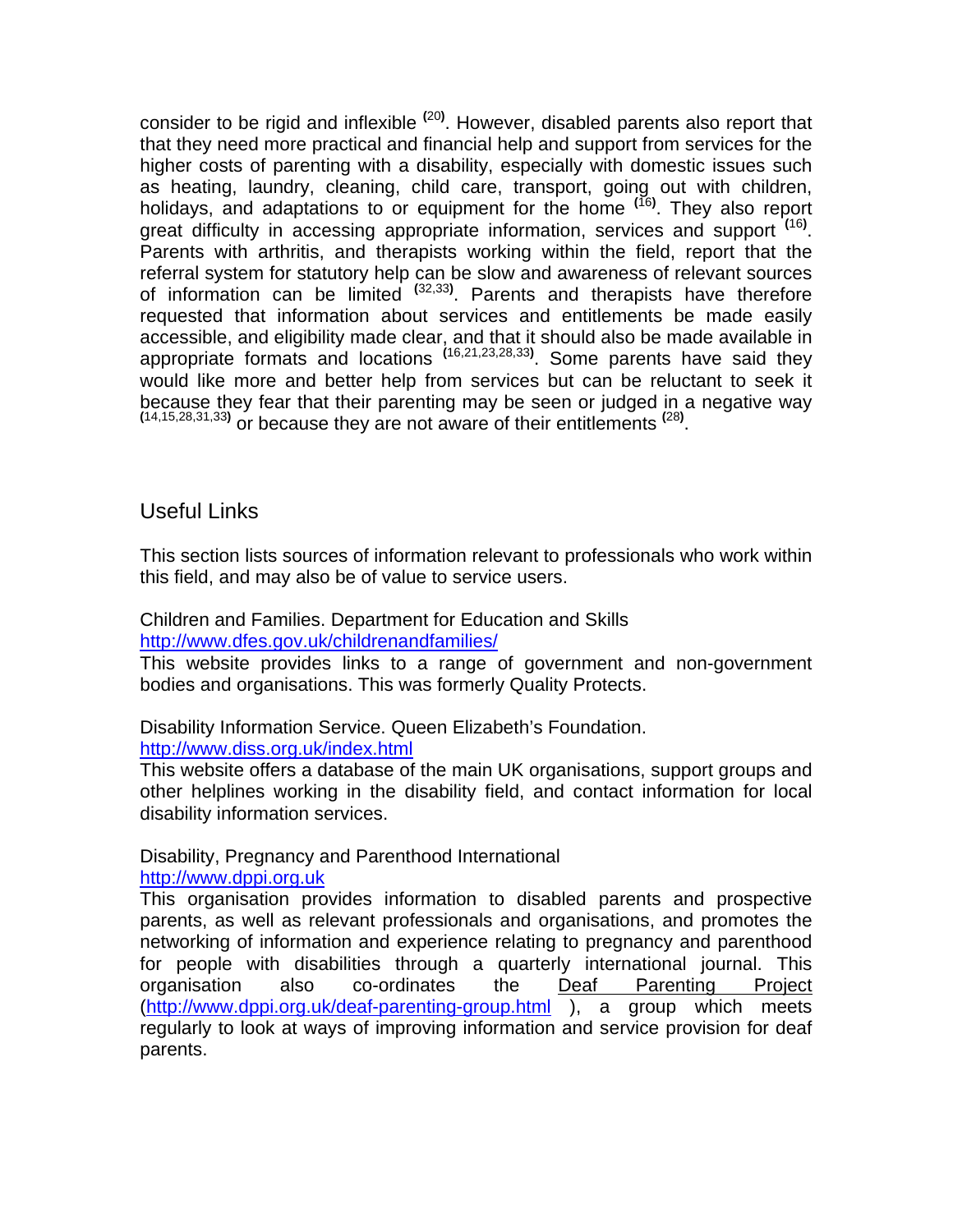#### Disabled Parents Network

http://www.parentsnetwork.org.uk/

The Disabled Parents Network (DPN) is a national organisation of, and for, disabled people who are parents or who hope to become parents, as well as their families, friends and supporters.

# Joseph Rowntree Foundation

http://www.jrf.org.uk/

The Joseph Rowntree Foundation is one of the largest independent social policy research and development charities in the UK. It supports a wide programme of research and development projects in housing, social care and social policy. This includes work on supporting disabled parents perform their parenting role **(**20**)** .

National Family and Parenting Institute (NFPI) http://www.nfpi.org/

The National Family and Parenting Institute (NFPI) is an independent charity working to support parents in bringing up their children and to promote the wellbeing of families.

### Social Exclusion Unit

http://www.socialexclusion.gov.uk/

The Social Exclusion Unit forms part of the Government's strategic multi-agency approach to tackling social exclusion.

### Sure Start

### http://www.surestart.gov.uk/

Sure Start is a Government programme which aims to achieve better outcomes for children, parents and communities by supporting parents, and by improving and increasing access to child care.

### **Related SCARE briefings**

Parenting Capacity and Substance Misuse http://www.elsc.org.uk/briefings/briefing06/index.htm

The Health and Well-being of Young Carers http://www.elsc.org.uk/briefings/briefing11/index.htm

Helping Parents with Learning Disabilities in their Role as Parents http://www.elsc.org.uk/briefings/briefing14/index.htm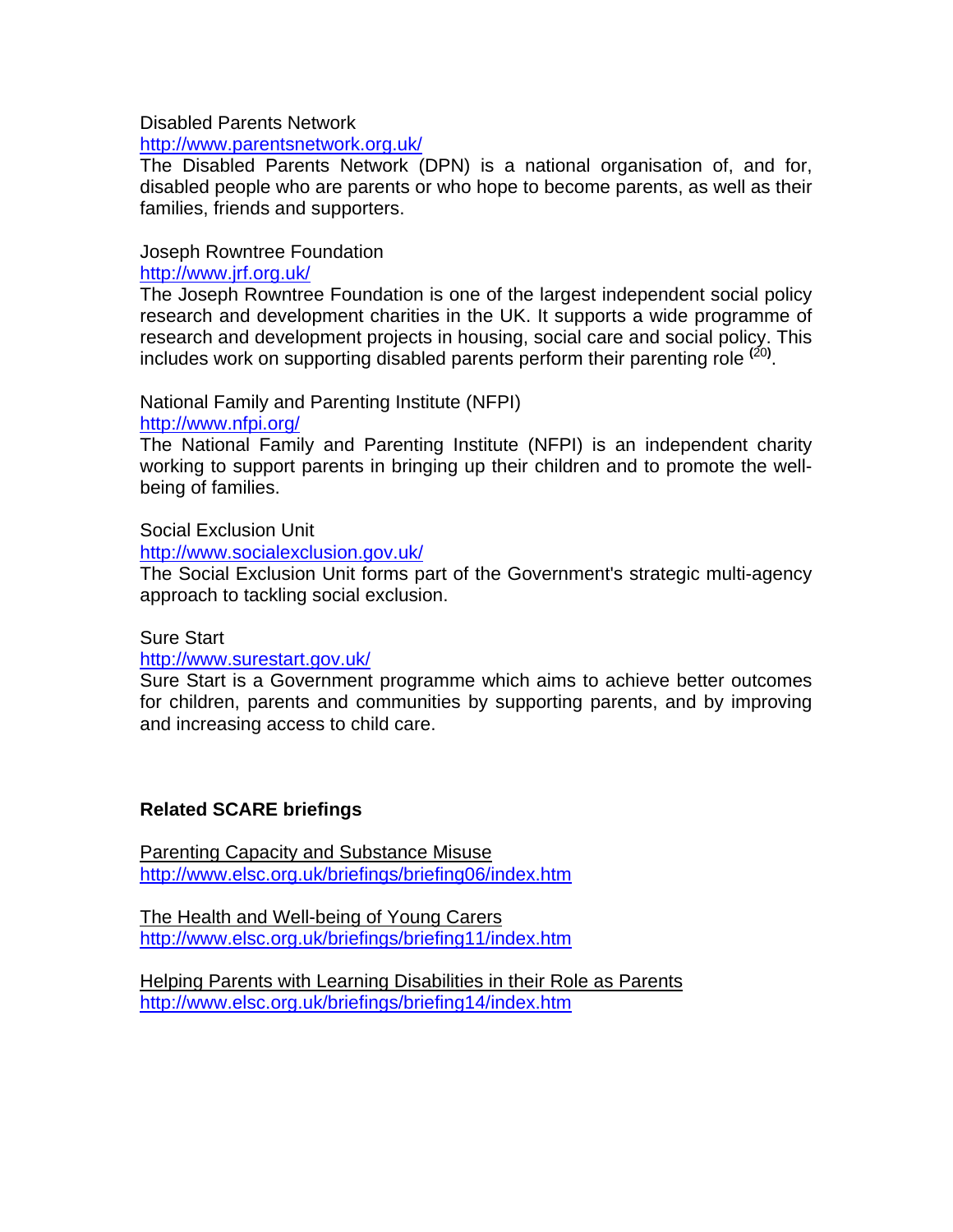# Acknowledgements

Thank you to the experts and service users for their contributions to this briefing.

# References

1 **Pawson R., Boaz A., Grayson L., Long A., Barnes C.** (2003). Types and Quality of Knowledge in Social Care. Knowledge Review 3. Social Care Institute for Excellence (SCIE). **Title link:** http://www.scie.org.uk/publications/knowledge.asp

This document analyses and defines the different types of knowledge and information which may inform social care research and practice.

2 **SCARE 14** (2005). Helping Parents with Learning Disabilities in their Parenting Role. Social Care Institute for Excellence. **Title link:** http://www.elsc.org.uk/briefings/briefing12/index.htm

This is a research and policy briefing describing methods for helping parents with learning disabilities to perform their parenting role as well as possible.

3 **SCARE 6** (2004). Parenting Capacity and Substance Misuse. Social Care Institute for Excellence. **Title link:** http://www.elsc.org.uk/briefings/briefing06/index.htm

This is a research and policy briefing describing methods for helping parents who have problems with drug and alcohol addiction.

4 **Barker L.T., Maralani V.** (1997). Challenges and Strategies of Disabled Parents: Findings from a National Survey of Parents with Disabilities. Oakland (CA), Berkeley Planning Associates.

This is a US survey of parents with disability.

5 **Katz P.P., Pasch L.A., Wong B.** (2003). Development of an instrument to measure disability in parenting activity among women with rheumatoid arthritis. Arthritis & Rheumatism, 48 (4), 935-943.

This study aims to develop a method of assessing and summarising parenting function and disability, and to use that method to describe parenting disability among a group of women with rheumatoid arthritis.

6 **Alexander C.J., Hwang K., Sipski M.L.** (2002). Mothers with spinal cord injuries: impact on marital, family, and children's adjustment. Archives of Physical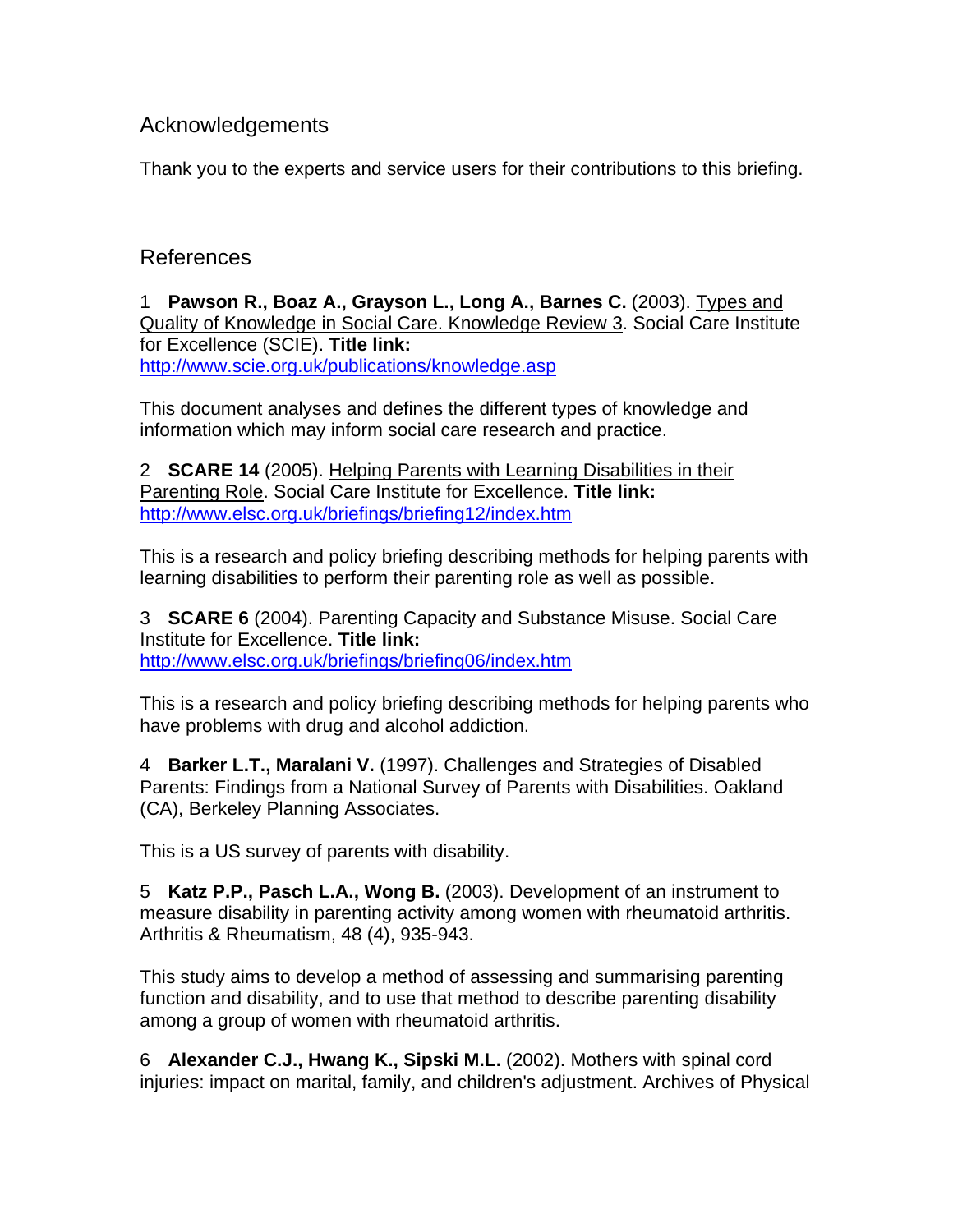Medicine and Rehabilitation, 83 (1), 24-30.

This US study aims to evaluate how mothers with spinal cord injury (SCI) adjust to parenting, their marriages, and their families, and how their children adjust to their mothers' disability.

Abstract available http://www.ncbi.nlm.nih.gov/entrez/query.fcgi?cmd=Retrieve&db=pubmed&dopt= Abstract&list\_uids=11782828

7 **Wates M.** (2004). Righting the Picture: Disability and Family Life. In: Swain J., French S., Barnes C., Thomas C. (eds). Disabling Barriers - Enabling Environments. London, Sage, 135-141.

This article summarizes some of the key issues relating to disabled parents.

8 **Kelley S.D.-M., Sikka A., Venkatesan S.** (1997). A review of research on parental disability: Implications for research and counseling practice. Rehabilitation Counseling Bulletin, 41 (2), 105-121.

This US article reviews the research evidence on the influence of physical, cognitive and sensory disabilities on parenting. A Critical Appraisal of this article is available

9 **SCARE 11** (2005). The Health and Well-Being of Young Carers. Social Care Institute for Excellence. **Title link:** http://www.elsc.org.uk/briefings/briefing11/index.htm

This is a research and policy briefing describing how young carers may be affected by their role and what interventions they find helpful.

10 **Stickland H.** ( 2003). Disabled Parents and Employment. London, Department of Work and Pensions.

This paper considers the link between disabled families, social exclusion and poverty.

11 **Woodhouse A.** (1997). Parents with learning disabilities: does everyone have the right to have children? Journal of Learning Disabilities for Nursing, Health, Social Care, 1141-146.

This is a review of literature on the topic of parenting by parents with learning disabilities.

12 **Gordon D., Townsend P., Levitas R., Pantazis C., Payne S., Patsios D. et al.** ( 2000). Poverty and Social Exclusion in Britain. York, Joseph Rowntree Foundation.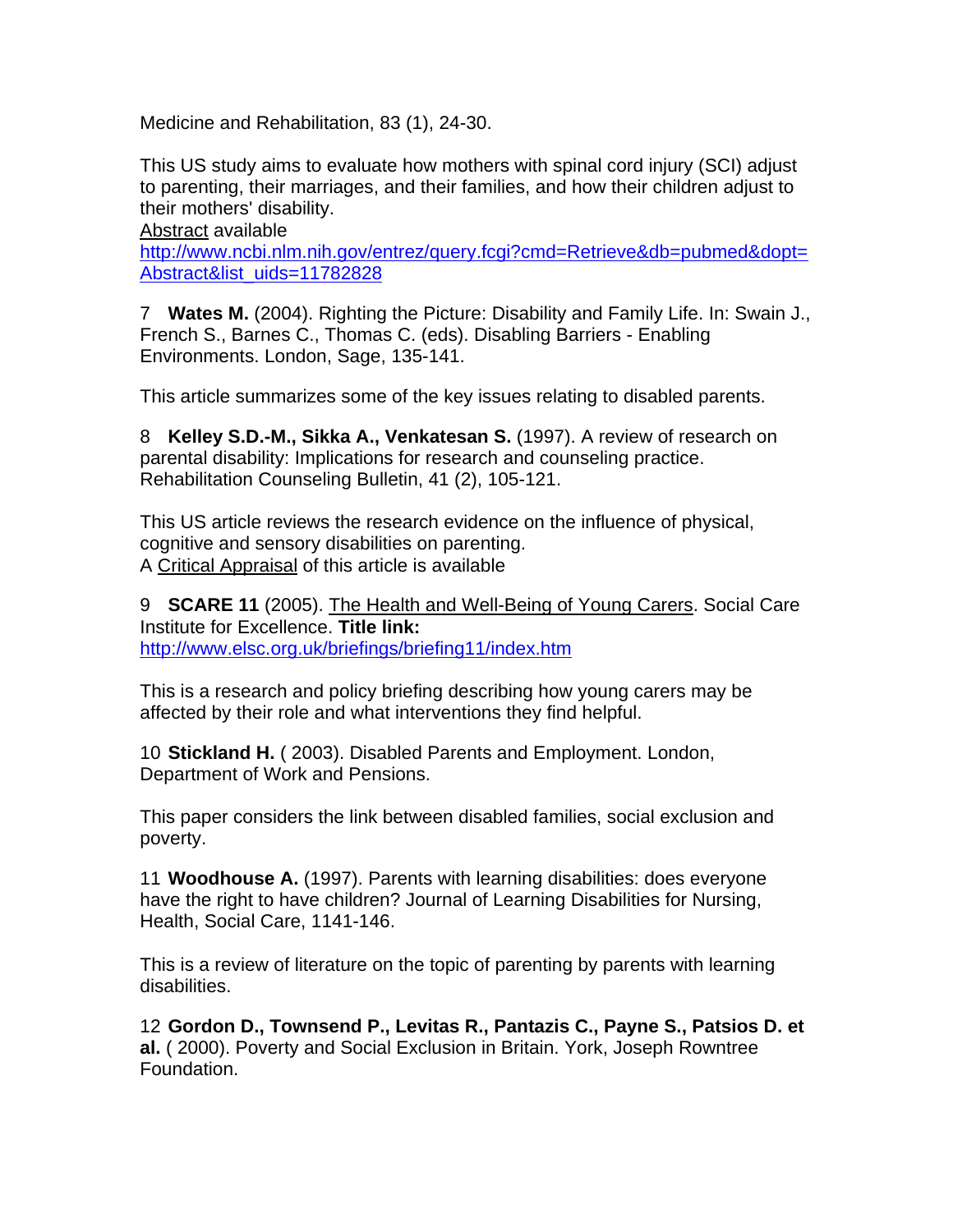This is a national survey examining poverty and social exlcusion in Britain.

13 **Department for Work and Pensions** (2003). Opportunity for All. Department for Work and Pensions. **Title link:** http://www.dwp.gov.uk/ofa/reports/2003/

This is the fifth annual report of the DWP.

14 **Grue L., Laerum K.T.** (2002). 'Doing motherhood': some experiences of mothers with physical disabilities. Disability and Society, 17 (6), 671-683.

This Norwegian study interviews thirty mothers with physical disabilities about their experiences as a parent.

A Critical Appraisal of this article is available

15 **Conley-Jung C., Olkin R.** (2001). Mothers with visual impairments who are raising young children. Journal of Visual Impairment and Blindness, 95 (1), 14- 29.

This US study explores the views of mothers with visual impairment. The mothers' key concerns are reported to be their children's safety; the extra time needed to accommodate the impairment; transportation; and handling the reactions of others.

A Critical Appraisal of this article is available

16 **Preston G.** (2005). Family Values: Disabled Parents, Extra Costs and the Benefits System. London, Disability Alliance.

This is a report on the additional costs of parenting faced by parents with a disability.

17 **Grant M.** (2001). Mothers with arthritis: child care and occupational therapy: insight through case studies. British Journal of Occupational Therapy, 64 (7), 322-329.

This is a small-scale qualitative study examining the physical problems experienced by parents with arthritis.

A Critical Appraisal of this article is available

18 **Farber R.S.** (2000). Mothers with disabilities: in their own voice. American Journal of Occupational Therapy, 54 (3), 260-268.

This US qualitative study seeks to gain an understanding of the personal experience of women with disabilities as mothers and in relation to their social and family environment.

Abstract available

http://www.ncbi.nlm.nih.gov/entrez/query.fcgi?cmd=Retrieve&db=PubMed&list\_ui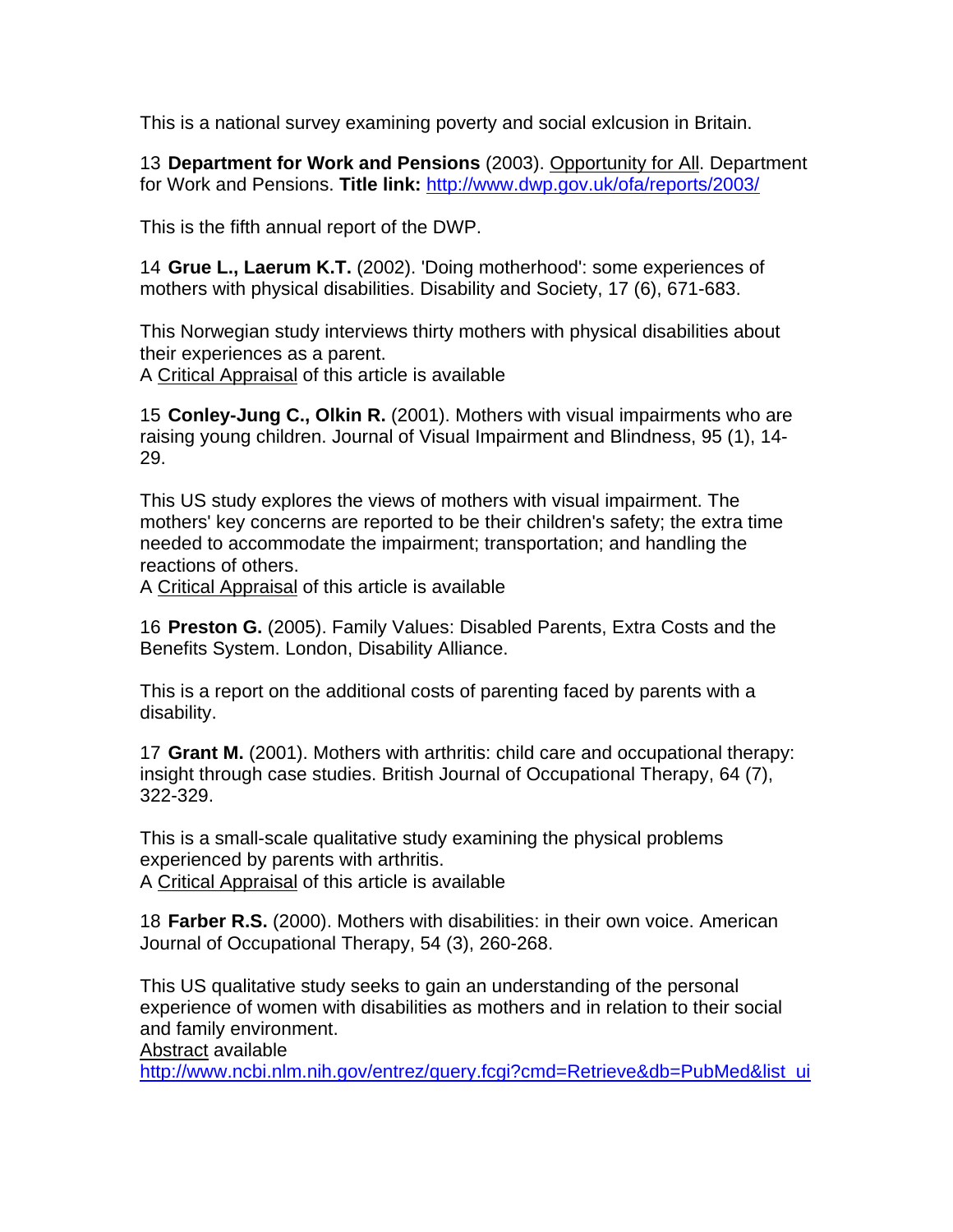ds=10842682&dopt=Abstract

A Critical Appraisal of this article is available

19 **Smith S.R., Soliday E.** (2001). The effects of parental chronic kidney disease on the family. Family Relations: Interdisciplinary Journal of Applied Family Studies, 50 (2), 171-177.

This is a US qualitative study on the effects of a parent's chronic kidney disease on their family.

A Critical Appraisal of this article is available

20 **Morris J.** (2003). The Right Support: Report of the Task Force on Supporting Disabled Adults in their Parenting Role. Joseph Rowntree Foundation. **Title link:** http://www.jrf.org.uk/knowledge/findings/socialcare/963.asp

This document reports on the findings of a Task Force on Supporting Disabled Adults in their Parenting Role. This Task Force received evidence that people with physical disabilities, sensory impairments, learning disabilities, mental health difficulties, long-term illness and HIV/AIDS experience common barriers to receiving appropriate support in their parenting role.

21 **Wates M.** (2003). It shouldn't be down to luck. Disabled Parents Network. **Title link:**

http://www.disabledparentsnetwork.org.uk/Resources/M%20Wates.htm

This report gives the results of a consultation with disabled parents.

22 **Olsen R., Wates M.** (2003). Disabled Parents. Examining Research Assumptions. Research In Practice. **Title link:** http://www.rip.org.uk/publications/researchreviews.asp

The aim of this review is to bring together the research literature on disabled parents and to place it within the context of policy and practice.

23 **Wates M.** (2002). Supporting disabled adults in their parenting role. Joseph Rowntree Foundation. **Title link:** http://www.jrf.org.uk/knowledge/findings/socialcare/422.asp

This document reports on a survey to find out whether social services departments have policies/protocols for providing services to parents with physical and sensory impairments and/or learning disabilities and, if so, to see how effective these are likely to be in meeting the needs of families.

24 **Goodinge S.** (2000). A Jigsaw of Services: Inspection of services to support disabled adults in their parenting role. Department of Health. **Title link:** http://www.dh.gov.uk/PublicationsAndStatistics/Publications/PublicationsInspecti onReports/PublicationsInspectionReportsArticle/fs/en?CONTENT\_ID=4005103&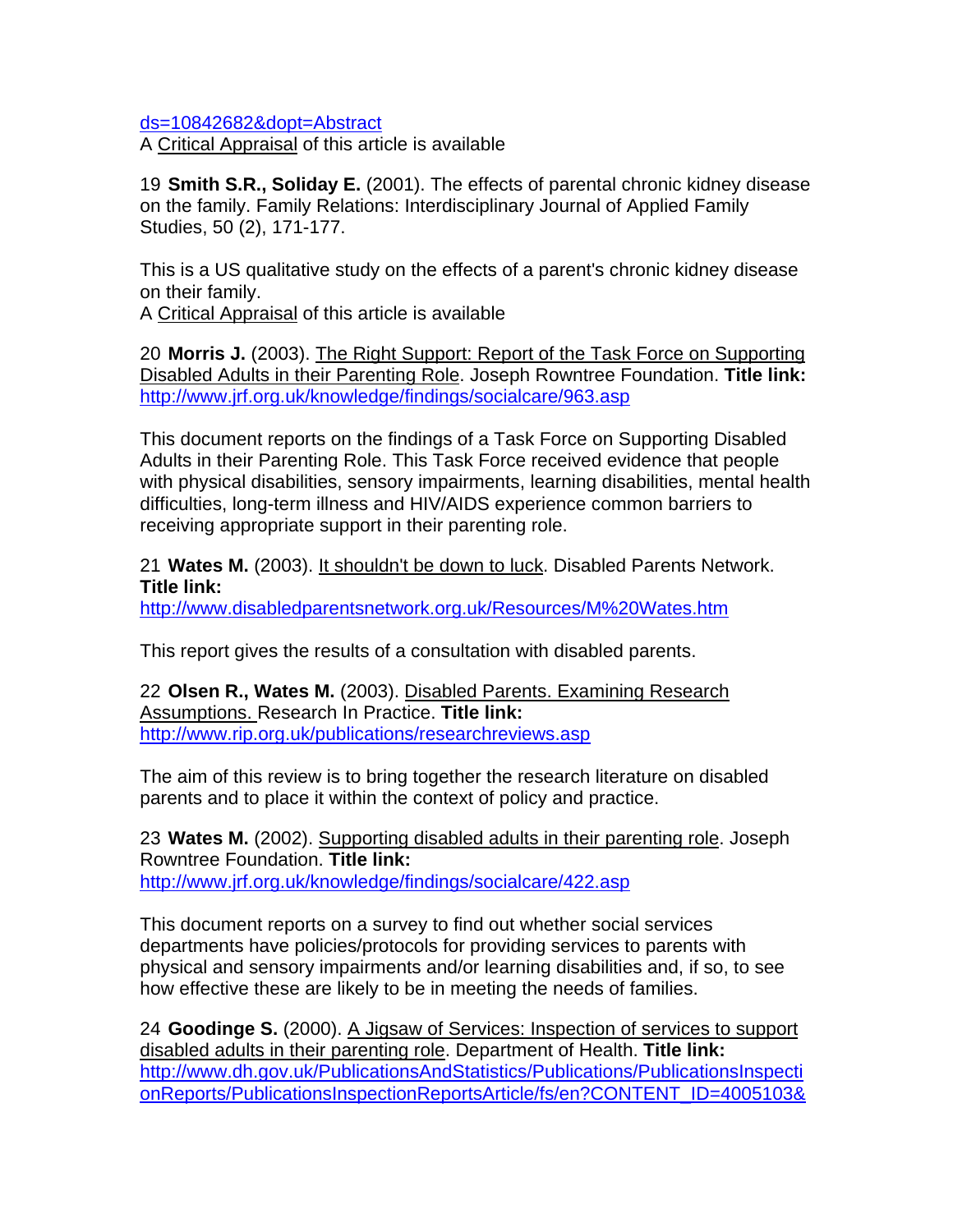### chk=hgrdpJ

This is the national strategy document for supporting disabled parents.

25 **Becker S., Dearden C., Aldridge J.** (2001). Young Carers in the UK: research, policy and practice. Research, Policy and Planning. **Title link:** http://www.elsc.org.uk/socialcareresource/rpp/articles/1822000art3.htm

This article reviews the main research studies on young carers in the UK, examines the services available to support young carers, and identifies the implications for future policy and practice, particularly in social care.

26 **Bond H.** (2000). Learning how to cope. Community Care. **Title link:** http://www.communitycare.co.uk/articles/article.asp?liarticleid=5176&liSectionID= 22&sKeys="learning+how+to+cope"&liParentID=26

This article reports on a South London project to help parents with learning disabilities

27 **Wade M.I., Foster N.E., Cullen L.A., Barlow J.H.** (1999). Advising mothers with arthritis. Breast and bottle feeding for mothers with arthritis and other physical disabilities. Professional Care of Mother and Child, 9 (2), 35-38.

This article makes recommendations on how health professionals can support new mothers with arthritis.

28 **Harris J., Bamford C.** (2001). The uphill struggle: services for deaf and hard of hearing people - issues of equality, participation and access. Disability and Society, 16 (7), 969-979.

This article focuses on the social exclusion experienced by deaf adults, including their role as parents.

A Critical Appraisal of this article is available

29 **Tracey B.L.** ( 2002). Silent Partners? The problem for deaf parents in accessing appropriate information and support from Health, Education and Social Services for themselves and their (predominantly) hearing children. University of Bristol, School for Policy Studies.

This is an M.Phil thesis (Unpublished).

30 **Jones E.G.** (1995). Deaf and hearing parents' perceptions of family functioning. Nursing Research, 44 (2), 102-105.

This US study compares the perceptions of deaf and hearing parents about their family life. Abstract available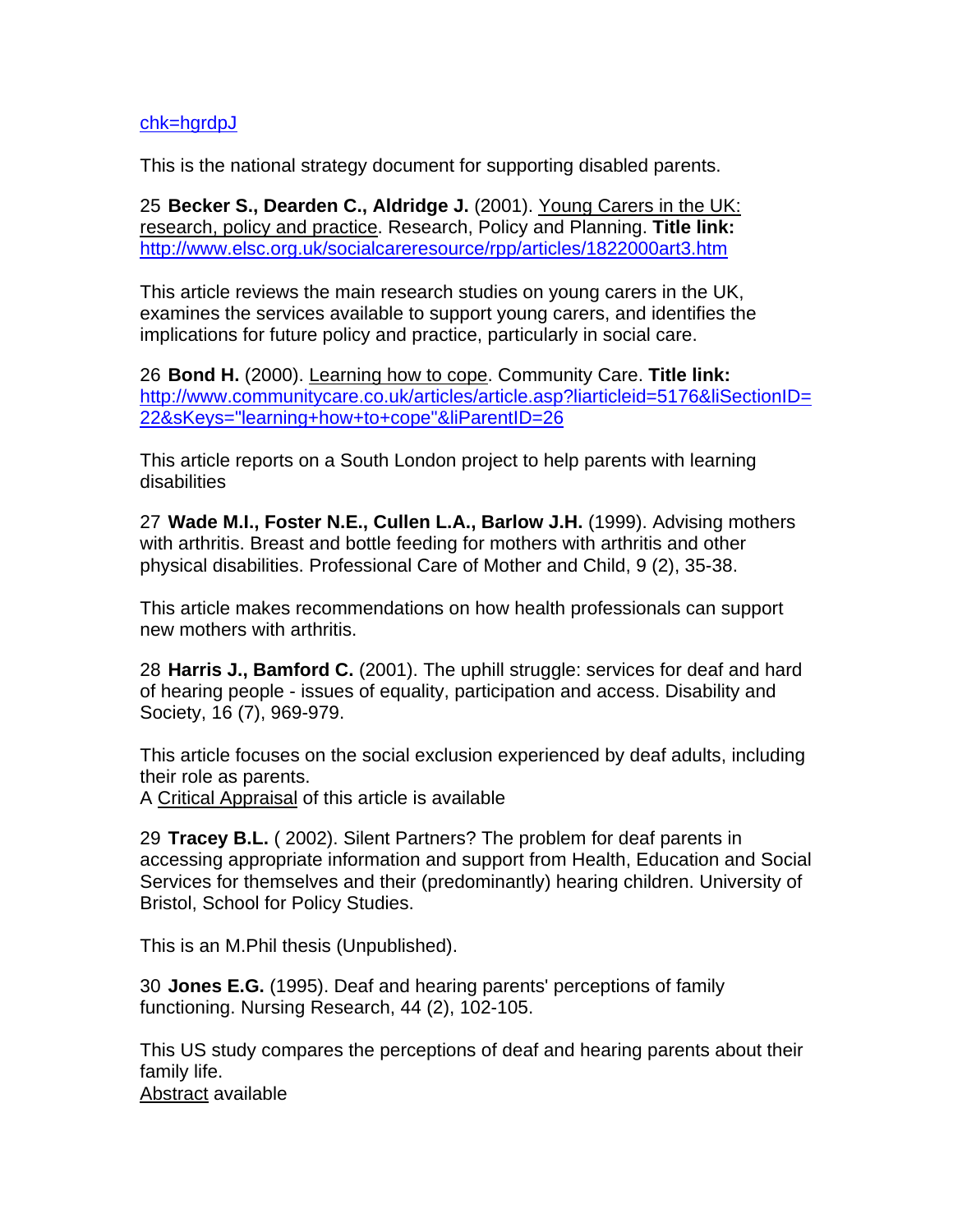http://www.ncbi.nlm.nih.gov/entrez/query.fcgi?cmd=Retrieve&db=PubMed&list\_ui ds=7892135&dopt=Abstract

A Critical Appraisal of this article is available

31 **Barlow J.H., Cullen L.A., Foster N.E., Harrison K., Wade M.** (1999). Does arthritis influence perceived ability to fulfil a parenting role? Perceptions of mothers, fathers and grandparents. Patient Education and Counseling, 37 (2), 141-151.

This study aims to examine the realities of parenting from the perspective of mothers and fathers with arthritis. The consensus of the study group is that pain, fatigue and restricted physical functioning combine to interfere with their parenting role.

Abstract available

http://www.ncbi.nlm.nih.gov/entrez/query.fcgi?cmd=Retrieve&db=pubmed&dopt= Abstract&list\_uids=14528541

A Critical Appraisal of this article is available

32 **Foster N.E., Wade M.I., Harrison K., Barlow J.H.** (1998). Being a parent with arthritis: the therapists viewpoint. Journal of Interprofessional Care, 12 (4), 437-440.

This study explores the views of therapists involved in supporting parents with arthritis and reports their recommendations to help these adults in their parenting role.

A Critical Appraisal of this article is available

33 **Foster N.E., Wade M.I., Harrison K., Barlow J.H.** (1999). Focusing on arthritis and parenting. British Journal of Therapy and Rehabilitation, 6 (7), 347- 353.

This is a small-scale study designed to gain understanding of the experience of parents who have arthritis, from the perspectives of the occupational therapists and physiotherapists involved in their care.

A Critical Appraisal of this article is available

34 **Mens-Verhulst J., Radtke H.L., Spence C.D.** (2004). The private struggle of mothers with asthma: a gender perspective on illness management. Patient Education & Counseling, 54 (1), 79-86.

This joint Canadian-Dutch qualitative study conducts interviews with a small sample of mothers with asthma to explore their experiences of parenting. A Critical Appraisal of this article is available

35 **McKeever P., Angus J., Lee-Miller K., Reid D.** (2003). "It's more of a production": accomplishing mothering using a mobility device. Disability and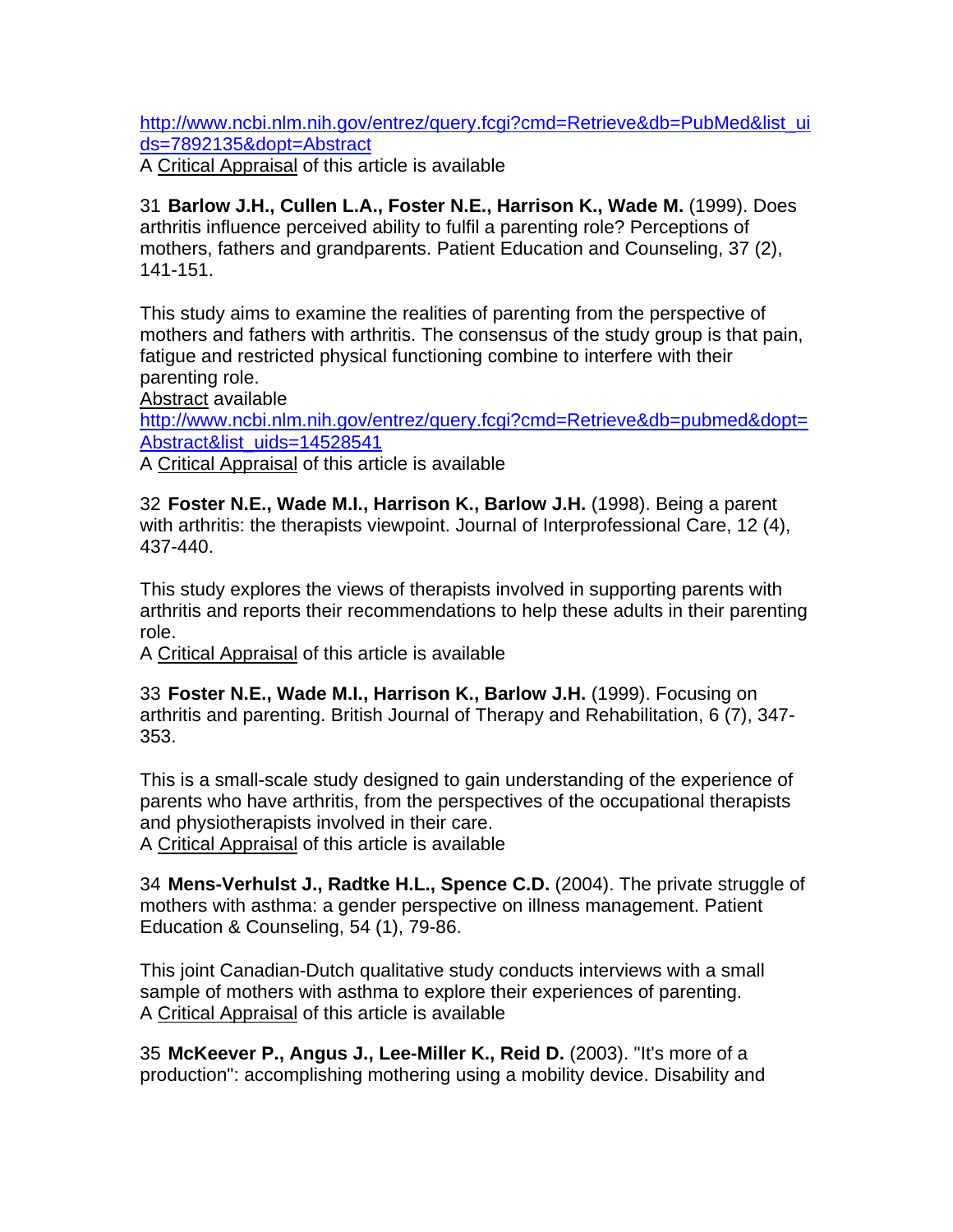Society, 18 (2), 179-197.

This is a qualitative study conducted by Canadian researchers examining the experiences of mothers who use wheelchairs and its impact on their parenting role.

A Critical Appraisal of this article is available

36 **Tuleja C., DeMoss A.** (1999). Baby care assistive technology. Technology and Disability, 11 (1, 2), 71-78.

This is a US study examining the value of equipment to help disabled mothers in their parenting of very young children.

37 **Reid D., Angus J., McKeever P., Miller K.L.** (2003). Home is where their wheels are: experiences of women wheelchair users. American Journal of Occupational Therapy, 57 (2), 186-195.

This US paper examines the experiences of mothers who are wheelchair users in their roles of homemaking and parenting. A Critical Appraisal of this article is available

38 **Banks P., Cogan N., Deeley S., Hill M., Riddell S., Tisdall K.** (2001). Seeing the invisible children and young people affected by disability. Disability and Society, 16 (6), 797-814.

This paper reports on two studies examining the role performed by young carers and its impact on their lives.

A Critical Appraisal of this article is available

39 **Newman T.** (2002). 'Young carers' and disabled parents: Time for a change of direction? Disability and Society, 17 (6), 613-625.

This paper reviews and critically examines research on young carers.

40 **Kirshbaum M.** (2000). A disability culture perspective on early intervention with parents with physical or cognitive disabilities and their infants. Infants and Young Children, 13 (2), 9-20.

This US article considers the views of disabled parents regarding interventions to help them in their parenting of very young children.

41 **Woodhouse A., Green G., Davies S.** (2001). Parents with learning disabilities: service audit and development. British Journal of Learning Disabilities, 29 (4), 128-132.

This paper reports on an audit and service model for delivering parenting support to parents with learning disabilities.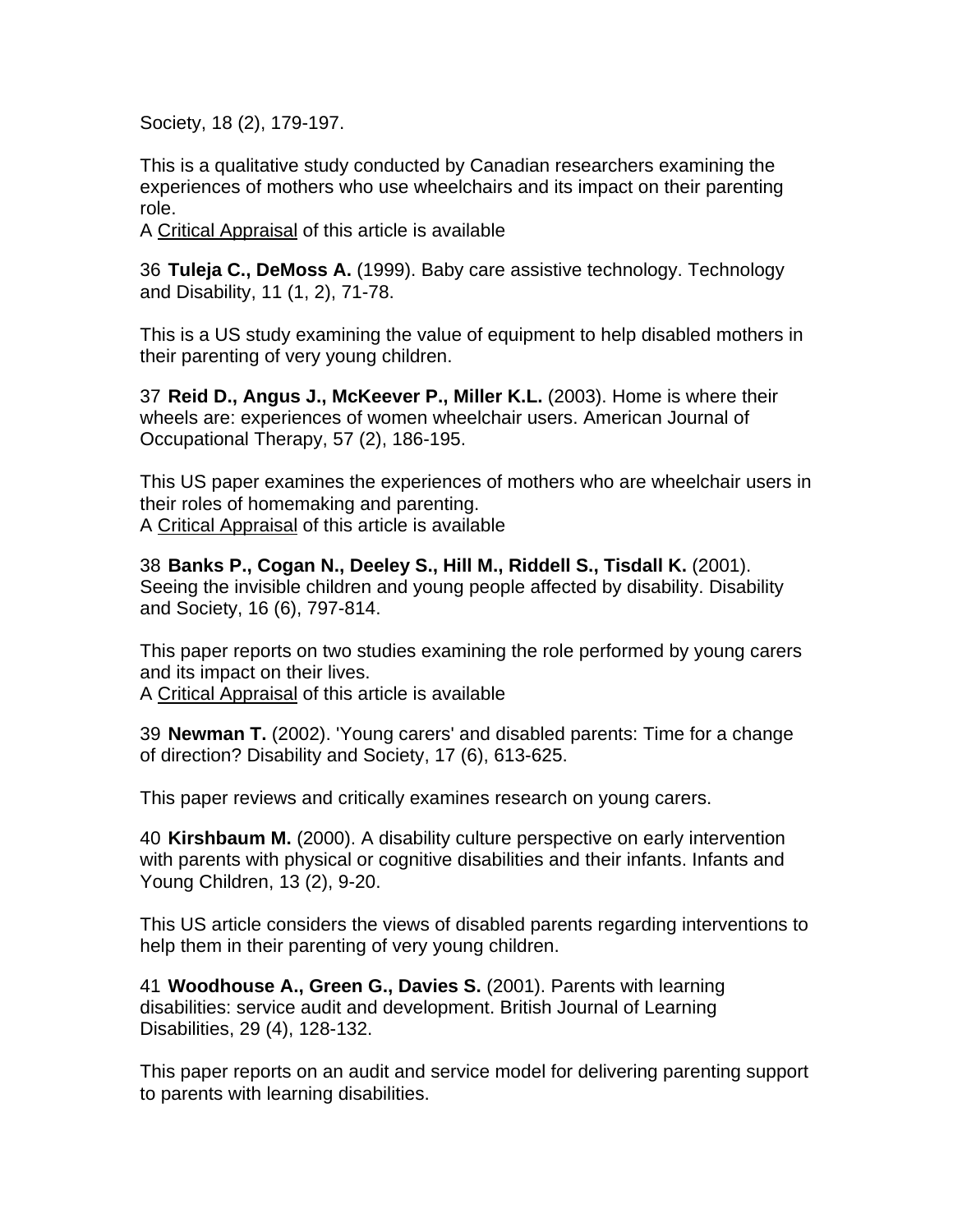42 **Dearden C., Becker S.** (2000). Growing Up Caring: Vulnerability and Transition to Adulthood - Young Carers' Experience. Joseph Rowntree Foundation. **Title link:**

http://www.jrf.org.uk/knowledge/findings/socialpolicy/630.asp

This study examines the extent to which caring can influence young people's decisions and activities in relation to education, training and employment, leaving home and becoming an adult. It also looks at the impact of community care policies and services on these young people.

43 **Dearden C., Becker S.** (1998). Young Carers in the United Kingdom: A Profile. London, Carers' National Association.

This is an extensive survey of young carers.

44 **Centre for Child and Family Research.** (2002). Children caring for parents with severe and enduring mental illness. Loughborough, Loughborough University.

This is a report of a 2-year study looking at the experiences and needs of children who care for a parent with mental illness.

45 **Keith L., Morris J.** (1995). Easy targets: a disability rights perspective on the "children as carers" debate. Critical Social Policy, 44/45, 36-57.

This paper challenges the construction of the concept of 'young carers' employed by researchers and policy-makers.

46 **Olsen R.** (1996). Young carers: challenging the facts and politics of research into children and caring. Disability and Society, 11 (1), 41-54.

This paper reviews and critically examines research on young carers.

47 **Booth T., Booth W.** (1999). Parents together: action research and advocacy support for parents with learning difficulties. Health and Social Care in the Community, 7 (6), 464-474.

This paper summarises the findings of the research project reported in the book "Advocacy for Parents with Learning Difficulties: Developing Advocacy Support", by the same authors.

Abstract available

http://www.ncbi.nlm.nih.gov/entrez/query.fcgi?cmd=Retrieve&db=PubMed&list\_ui ds=11560663&dopt=Abstract

48 **Kirshbaum M., Olkin R.** (2002). Parents with physical, systemic, or visual disabilities. Sexuality and Disability, 20 (1), 65-80.